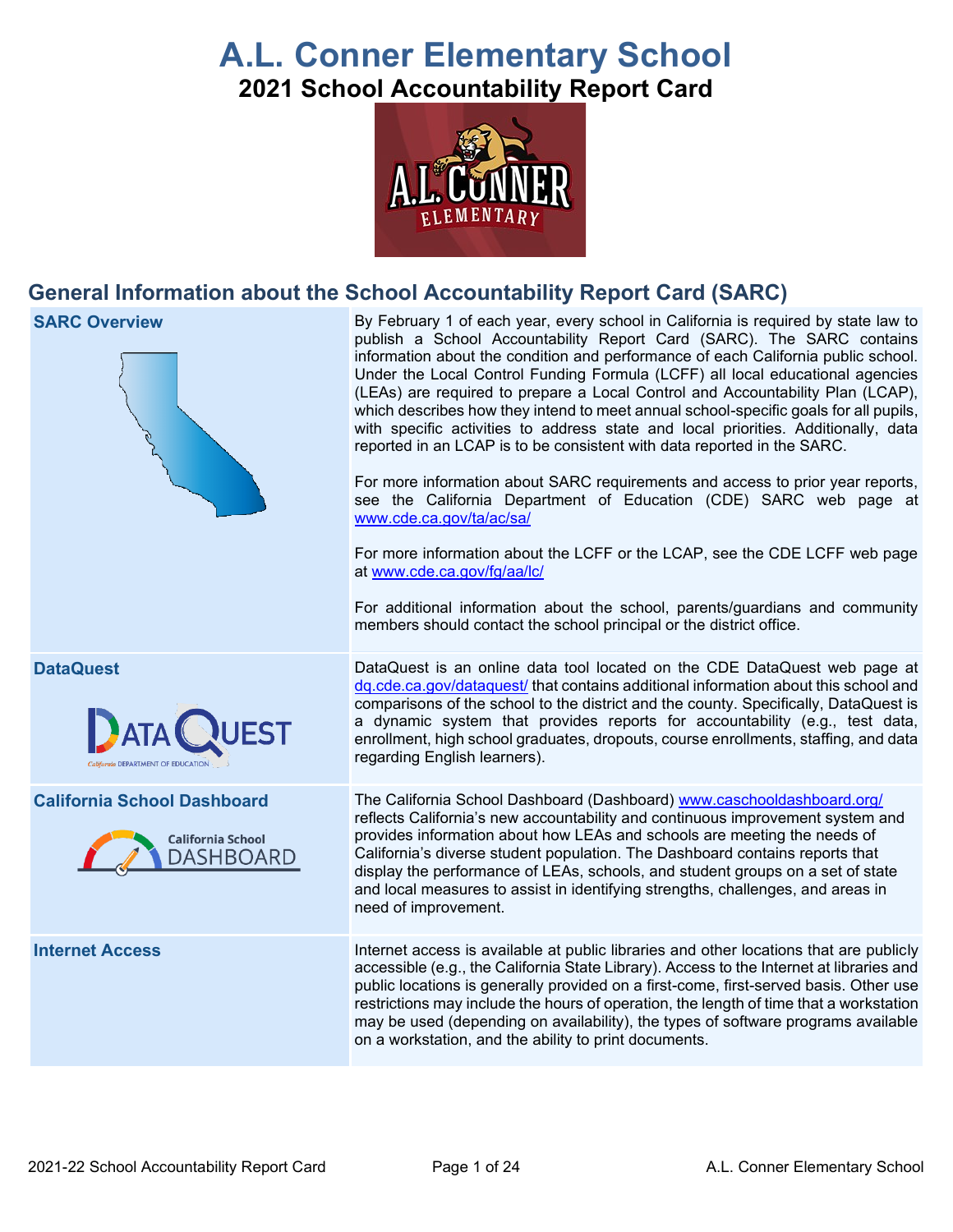# **2021-22 School Contact Information**

| <b>School Name</b>                       | A.L. Conner Elementary School |  |  |  |
|------------------------------------------|-------------------------------|--|--|--|
| <b>Street</b>                            | 222 4th Street                |  |  |  |
| City, State, Zip                         | Orange Cove, CA 93646         |  |  |  |
| <b>Phone Number</b>                      | (559) 305-7200                |  |  |  |
| <b>Principal</b>                         | Lee Martinez                  |  |  |  |
| <b>Email Address</b>                     | martinez-l@kcusd.com          |  |  |  |
| <b>School Website</b>                    | https://conner.kcusd.com/     |  |  |  |
| <b>County-District-School (CDS) Code</b> | 10622650105692                |  |  |  |

| 2021-22 District Contact Information |                                            |  |  |  |
|--------------------------------------|--------------------------------------------|--|--|--|
| <b>District Name</b>                 | Kings Canyon Joint Unified School District |  |  |  |
| <b>Phone Number</b>                  | 559.305.7010                               |  |  |  |
| Superintendent                       | John Campbell                              |  |  |  |
| <b>Email Address</b>                 | guzman-j@kcusd.com                         |  |  |  |
| <b>District Website Address</b>      | https://www.kcusd.com/                     |  |  |  |

#### **2021-22 School Overview**

School Description A.L. Conner Elementary School opened in 2004-05 and is located in Orange Cove. The school served 335 students in grades K-5 during the 2020-2021 school year and included a staff of 14 regular classroom teachers. A.L. Conner Elementary School teachers and staff are dedicated to ensuring the academic success of every student and providing a safe and productive learning experience. School Mission Statement At A. L. Conner Elementary School we will ensure high levels of learning for all students.

# **About this School**

| 2020-21 Student Enrollment by Grade Level |                           |  |  |  |  |
|-------------------------------------------|---------------------------|--|--|--|--|
| <b>Grade Level</b>                        | <b>Number of Students</b> |  |  |  |  |
| Kindergarten                              | 42                        |  |  |  |  |
| Grade 1                                   | 50                        |  |  |  |  |
| Grade 2                                   | 65                        |  |  |  |  |
| Grade 3                                   | 52                        |  |  |  |  |
| Grade 4                                   | 54                        |  |  |  |  |
| Grade 5                                   | 63                        |  |  |  |  |
| <b>Total Enrollment</b>                   | 326                       |  |  |  |  |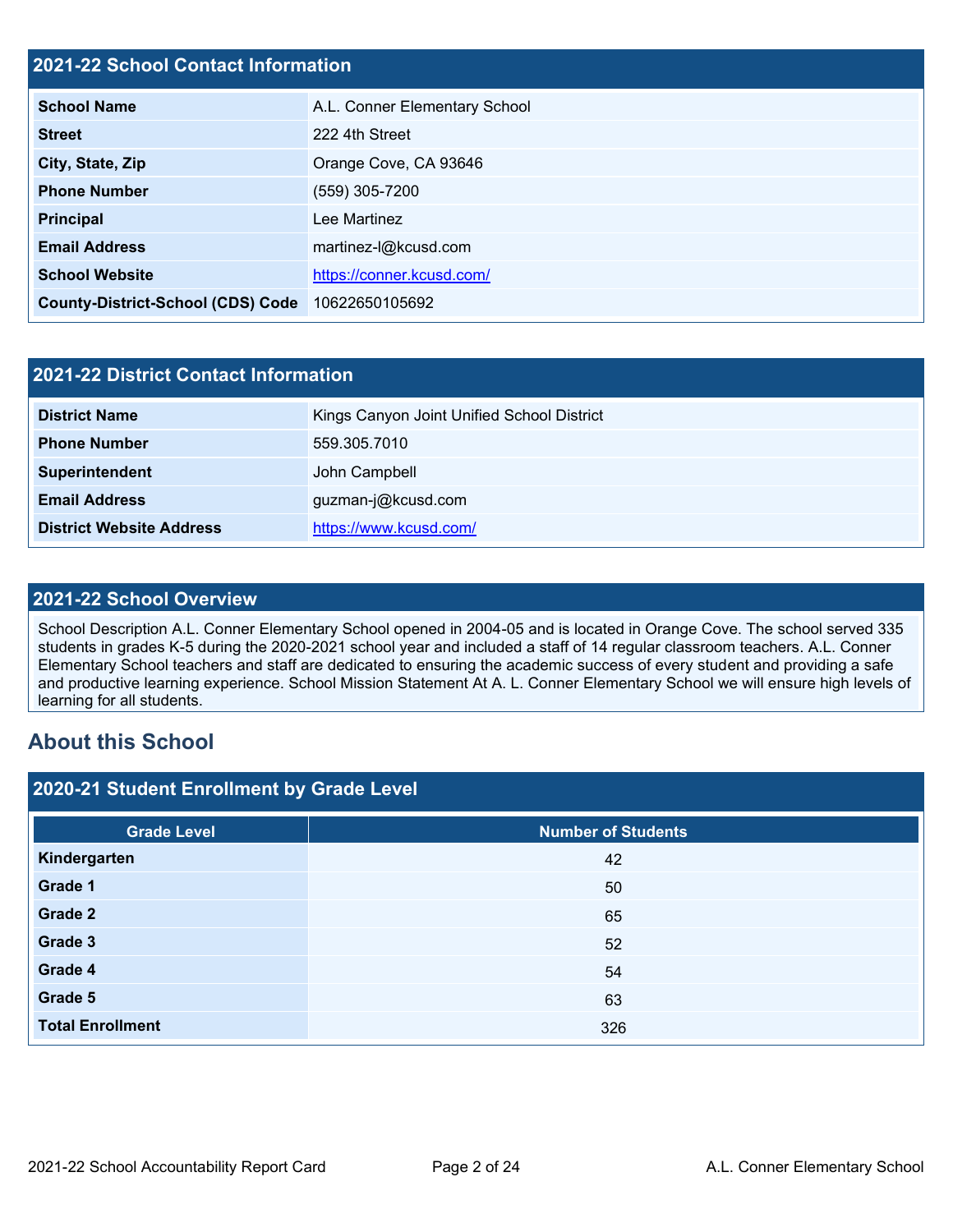# **2020-21 Student Enrollment by Student Group**

| <b>Student Group</b>                   | <b>Percent of Total Enrollment</b> |
|----------------------------------------|------------------------------------|
| <b>Black or African American</b>       | 0.3                                |
| <b>Hispanic or Latino</b>              | 98.8                               |
| <b>White</b>                           | 0.9                                |
| <b>English Learners</b>                | 50.6                               |
| <b>Socioeconomically Disadvantaged</b> | 98.2                               |
| <b>Students with Disabilities</b>      | 6.7                                |

**A. Conditions of Learning State Priority: Basic**

The SARC provides the following information relevant to the State priority: Basic (Priority 1):

- Degree to which teachers are appropriately assigned and fully credentialed in the subject area and for the pupils they are teaching;
- Pupils have access to standards-aligned instructional materials; and
- School facilities are maintained in good repair

Note: For more information refer to the Updated Teacher Equity Definitions web page at<https://www.cde.ca.gov/pd/ee/teacherequitydefinitions.asp>

| 2019-20 Teacher Preparation and Placement                                                       |         |  |  |  |
|-------------------------------------------------------------------------------------------------|---------|--|--|--|
|                                                                                                 |         |  |  |  |
| <b>Authorization/Assignment</b>                                                                 | 2019-20 |  |  |  |
| Fully (Preliminary or Clear) Credentialed for Subject and Student Placement (properly assigned) |         |  |  |  |
| <b>Intern Credential Holders Properly Assigned</b>                                              |         |  |  |  |
| Teachers Without Credentials and Misassignments ("ineffective" under ESSA)                      |         |  |  |  |
| Credentialed Teachers Assigned Out-of-Field ("out-of-field" under ESSA)                         |         |  |  |  |
| <b>Unknown</b>                                                                                  |         |  |  |  |
| <b>Total Teaching Positions</b>                                                                 |         |  |  |  |
|                                                                                                 |         |  |  |  |

Note: The data in this table is based on Full Time Equivalent (FTE) status. One FTE equals one staff member working full time; one FTE could also represent two staff members who each work 50 percent of full time. Additionally, an assignment is defined as a position that an educator is assigned to based on setting, subject, and grade level. An authorization is defined as the services that an educator is authorized to provide to students.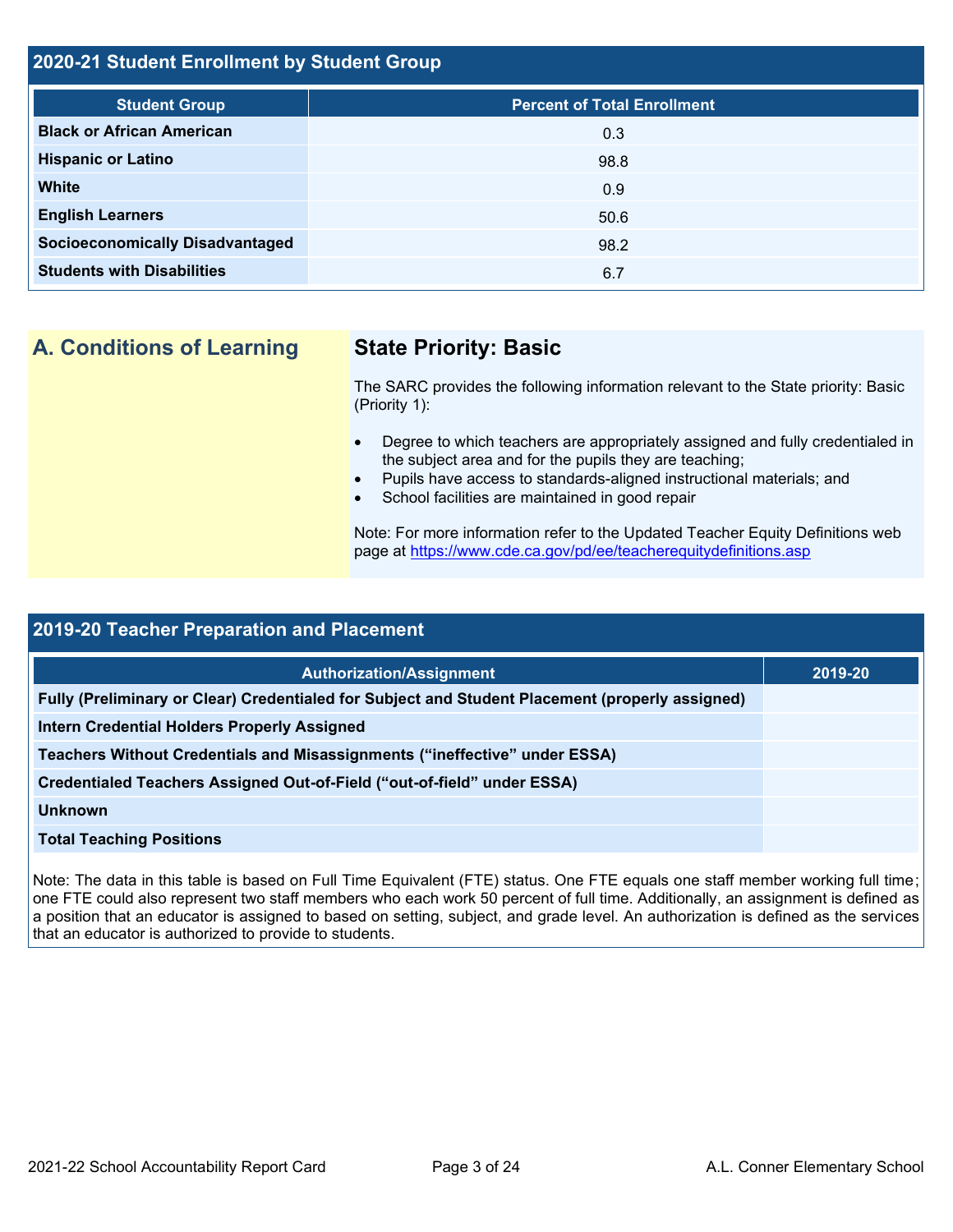#### **2019-20 Teachers Without Credentials and Misassignments (considered "ineffective" under ESSA)**

| <b>Authorization/Assignment</b>                              | 2019-20 |
|--------------------------------------------------------------|---------|
| <b>Permits and Waivers</b>                                   |         |
| <b>Misassignments</b>                                        |         |
| <b>Vacant Positions</b>                                      |         |
| <b>Total Teachers Without Credentials and Misassignments</b> |         |

# **2019-20 Credentialed Teachers Assigned Out-of-Field (considered "out-of-field" under ESSA)**

| <b>Indicator</b>                                       | 2019-20 |
|--------------------------------------------------------|---------|
| Credentialed Teachers Authorized on a Permit or Waiver |         |
| <b>Local Assignment Options</b>                        |         |
| <b>Total Out-of-Field Teachers</b>                     |         |

| 2019-20 Class Assignments                                                                                                                           |         |
|-----------------------------------------------------------------------------------------------------------------------------------------------------|---------|
| <b>Indicator</b>                                                                                                                                    | 2019-20 |
| <b>Misassignments for English Learners</b><br>(a percentage of all the classes with English learners taught by teachers that are misassigned)       |         |
| No credential, permit or authorization to teach<br>(a percentage of all the classes taught by teachers with no record of an authorization to teach) |         |

## **2021-22 Quality, Currency, Availability of Textbooks and Other Instructional Materials**

A district textbook adoption committee is established for the process of textbook adoption. Each school site or grade level is represented on each textbook adoption committee. At A. L. Conner there are sufficient textbooks and instructional materials for each of the core content areas. Each pupil, including English Learners, have access to district adopted texts, workbooks, or other supplemental instructional materials to use in class and to take home.

#### **Year and month in which the data were collected August 2021** August 2021

| <b>Subject</b>                | Textbooks and Other Instructional Materials/year of<br><b>Adoption</b> | <b>From</b><br><b>Most</b><br><b>Recent</b><br><b>Adoption</b><br>? | <b>Percent</b><br><b>Students</b><br><b>Lacking Own</b><br><b>Assigned</b><br><b>Copy</b> |
|-------------------------------|------------------------------------------------------------------------|---------------------------------------------------------------------|-------------------------------------------------------------------------------------------|
| <b>Reading/Language Arts</b>  | Grade TK - 5 Open Source: EngageNY (2014)                              | Yes.                                                                | $0\%$                                                                                     |
| <b>Mathematics</b>            | Grade TK - 5: Open Source: EngageNY (2014)                             | <b>Yes</b>                                                          | $0\%$                                                                                     |
| <b>Science</b>                | Grades K-5 Amplify Science, 2020                                       | <b>Yes</b>                                                          | $0\%$                                                                                     |
| <b>History-Social Science</b> | Grade K-5: Scott Foresman, it's Revolutionary, 2005 edition            | <b>Yes</b>                                                          | $0\%$                                                                                     |
| <b>Foreign Language</b>       | NA.                                                                    |                                                                     | <b>NA</b>                                                                                 |
| <b>Health</b>                 | <b>NA</b>                                                              |                                                                     | NA.                                                                                       |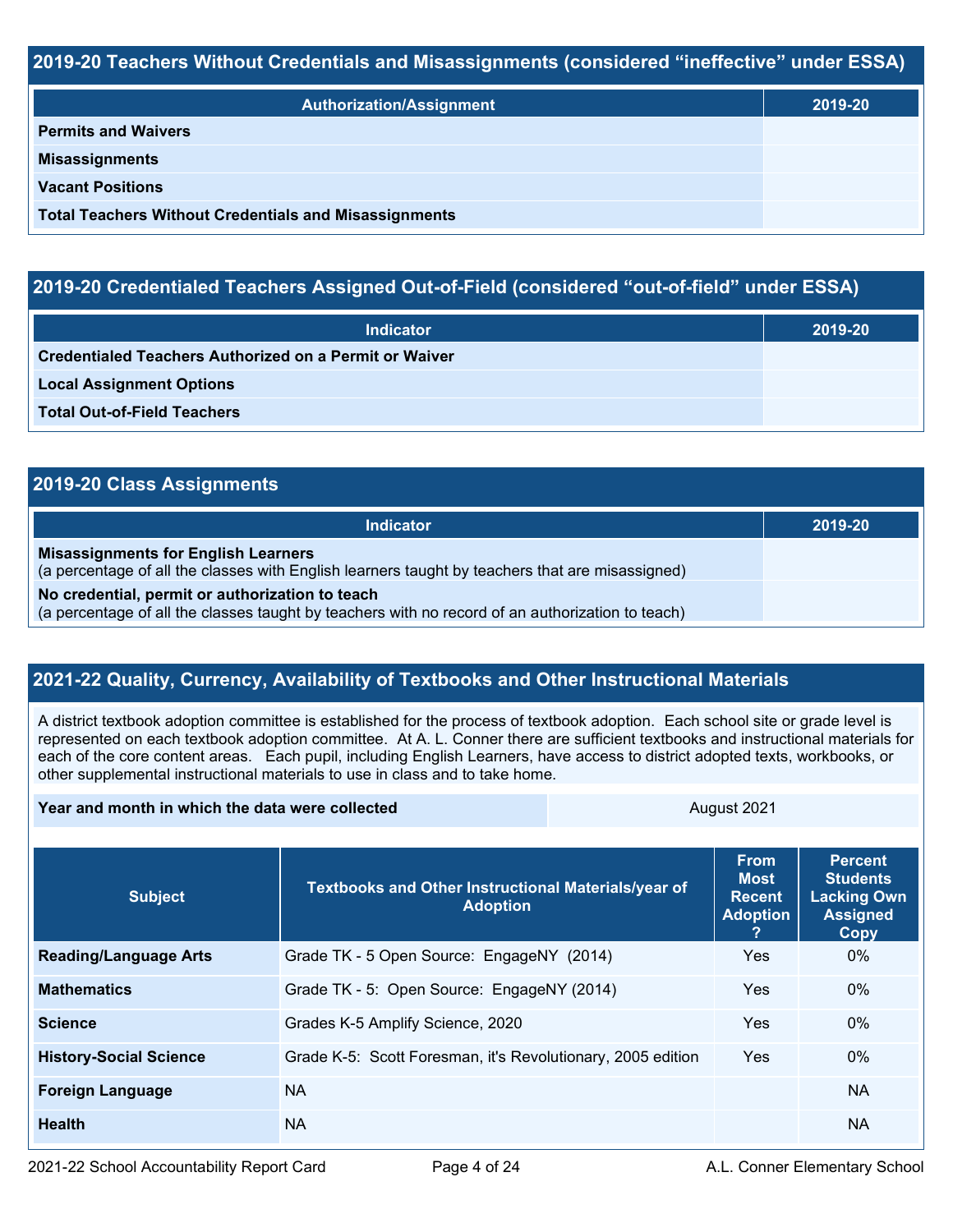| <b>Visual and Performing Arts</b>                          | N/A | <b>NA</b> |
|------------------------------------------------------------|-----|-----------|
| <b>Science Laboratory Equipment</b><br>$($ grades 9-12 $)$ | N/A | <b>NA</b> |

#### **School Facility Conditions and Planned Improvements**

The district takes great efforts to ensure that all schools are clean, safe, and functional. To assist in this effort, the district uses a facility survey instrument developed by the State of California Office of Public School Construction. The results of this survey are available at the KCUSD Business Office.

Below is more specific information on the condition of the school and the efforts made to ensure that students are provided with a clean, safe, and functional learning environment. Additional information about the condition of the school's facilities may be obtained by speaking with the school principal.

A. L. Conner Elementary School has 23 classrooms, a multipurpose room, a library/media center, and an administration building. The main campus was built in 1962. Additional relocatable classrooms were constructed in 1992, 1998, 2000, and 2002. A modular administration building was constructed in 1992. A replacement classroom was installed Fall of 2008 for the demolished former band room. Most recently, solar panels have been installed in the field located on the east side of the campus.

District maintenance staff ensures that the repairs necessary to keep the school in good repair and working order are completed in a timely manner. A work order process is used to ensure efficient service and that emergency repairs are given the highest priority.

The Director of Maintenance, Custodial Supervisor, and the site principals work cooperatively with the custodial staff to develop cleaning schedules to ensure a clean and safe school.

The district participates in the State School Deferred Maintenance Program, which provides state matching funds on a dollar for dollar basis to assist school districts with expenditures for major repair or replacement of existing school building components. Typically, this includes roofing, plumbing, heating, air conditioning, electrical systems, interior or exterior painting, and floor systems.

| Year and month of the most recent FIT report                                   |              |                                                  |  | 08/2021                                                                                                             |  |
|--------------------------------------------------------------------------------|--------------|--------------------------------------------------|--|---------------------------------------------------------------------------------------------------------------------|--|
| Rate<br>Rate<br><b>Rate</b><br><b>System Inspected</b><br>Fair<br>Poor<br>Good |              | <b>Repair Needed and Action Taken or Planned</b> |  |                                                                                                                     |  |
| <b>Systems:</b><br>Gas Leaks, Mechanical/HVAC, Sewer                           | X            |                                                  |  |                                                                                                                     |  |
| Interior:<br><b>Interior Surfaces</b>                                          | $\sf X$      |                                                  |  | Floor in custodial storage room. Floor is sagging<br>when stepped on. Possible of falling through at<br>some point. |  |
| <b>Cleanliness:</b><br>Overall Cleanliness, Pest/Vermin Infestation            | $\sf X$      |                                                  |  |                                                                                                                     |  |
| <b>Electrical</b>                                                              | $\sf X$      |                                                  |  |                                                                                                                     |  |
| <b>Restrooms/Fountains:</b><br>Restrooms, Sinks/ Fountains                     | $\sf X$      |                                                  |  |                                                                                                                     |  |
| Safety:<br>Fire Safety, Hazardous Materials                                    | $\sf X$      |                                                  |  |                                                                                                                     |  |
| <b>Structural:</b><br>Structural Damage, Roofs                                 | X            |                                                  |  |                                                                                                                     |  |
| External:<br>Playground/School Grounds, Windows/<br>Doors/Gates/Fences         | $\mathsf{X}$ |                                                  |  |                                                                                                                     |  |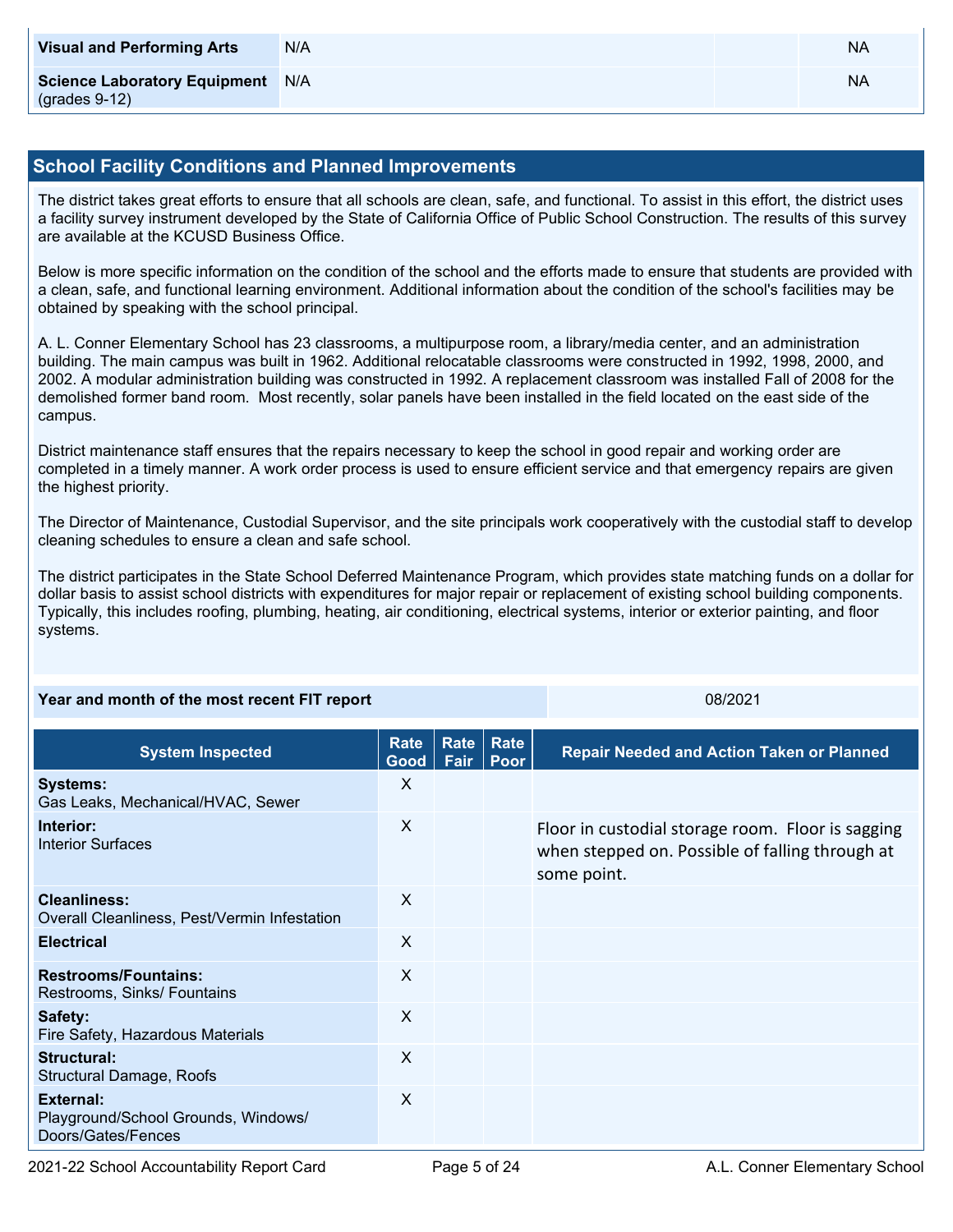| <b>Overall Facility Rate</b> |      |      |      |  |  |
|------------------------------|------|------|------|--|--|
| <b>Exemplary</b>             | Good | Fair | Poor |  |  |
|                              |      |      |      |  |  |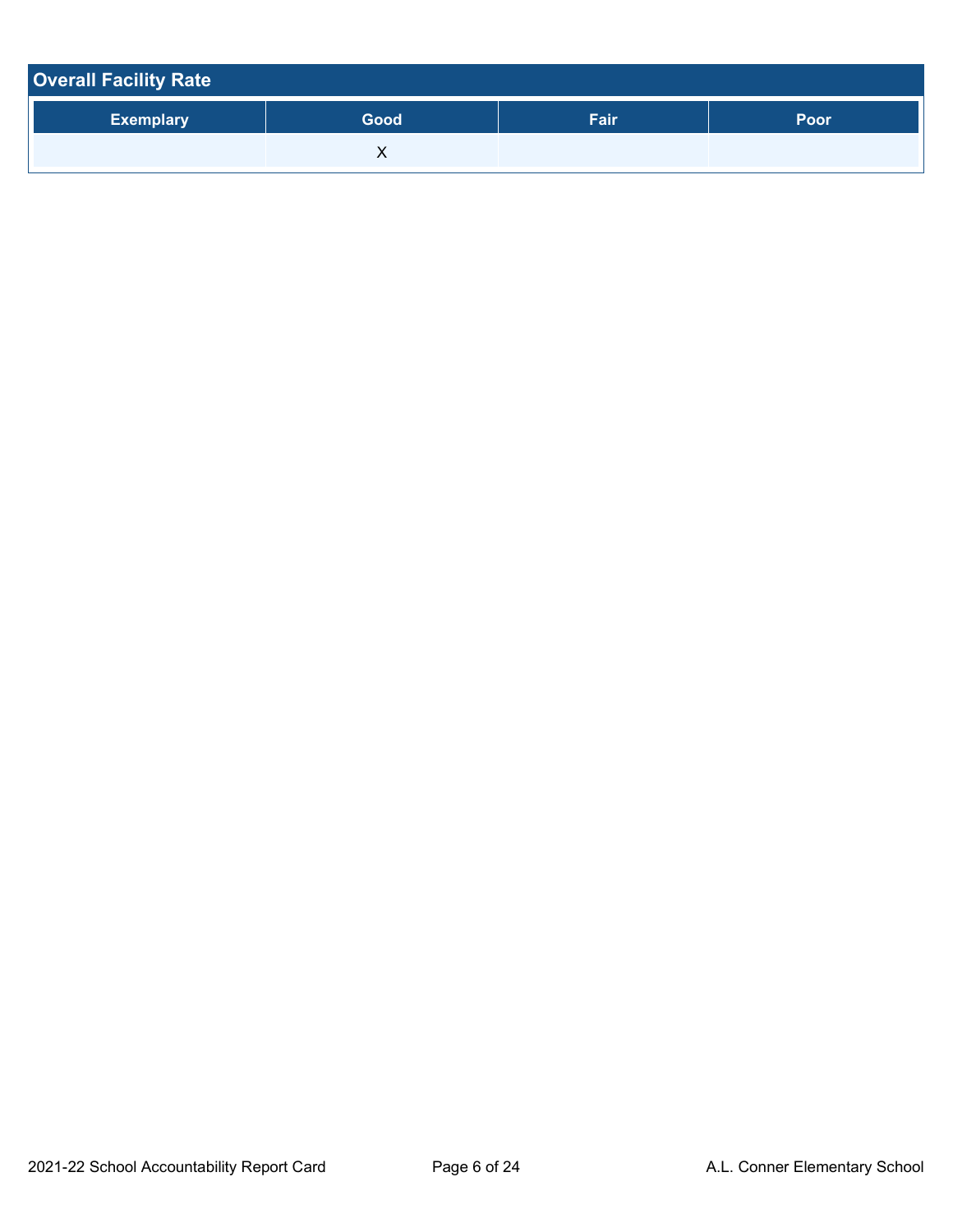# **B. Pupil Outcomes State Priority: Pupil Achievement**

The SARC provides the following information relevant to the State priority: Pupil Achievement (Priority 4):

#### **Statewide Assessments**

(i.e., California Assessment of Student Performance and Progress [CAASPP] System includes the Smarter Balanced Summative Assessments for students in the general education population and the California Alternate Assessments [CAAs] for English language arts/literacy [ELA] and mathematics given in grades three through eight and grade eleven. Only eligible students may participate in the administration of the CAAs. CAAs items are aligned with alternate achievement standards, which are linked with the Common Core State Standards [CCSS] for students with the most significant cognitive disabilities).

The CAASPP System encompasses the following assessments and student participation requirements:

- 1. **Smarter Balanced Summative Assessments and CAAs for ELA** in grades three through eight and grade eleven.
- 2. **Smarter Balanced Summative Assessments and CAAs for mathematics** in grades three through eight and grade eleven.
- 3. **California Science Test (CAST) and CAAs for Science** in grades five, eight, and once in high school (i.e., grade ten, eleven, or twelve).

#### **SARC Reporting in the 2020-2021 School Year Only**

Where the most viable option, LEAs were required to administer the statewide summative assessment in ELA and mathematics. Where a statewide summative assessment was not the most viable option for the LEA (or for one or more gradelevel[s] within the LEA) due to the pandemic, LEAs were allowed to report results from a different assessment that met the criteria established by the State Board of Education (SBE) on March 16, 2021. The assessments were required to be:

- Aligned with CA CCSS for ELA and mathematics;
- Available to students in grades 3 through 8, and grade 11; and
- Uniformly administered across a grade, grade span, school, or district to all eligible students.

#### **Options**

Note that the CAAs could only be administered in-person following health and safety requirements. If it was not viable for the LEA to administer the CAAs in person with health and safety guidelines in place, the LEA was directed to not administer the tests. There were no other assessment options available for the CAAs. Schools administered the Smarter Balanced Summative Assessments for ELA and mathematics, other assessments that meet the SBE criteria, or a combination of both, and they could only choose one of the following:

- Smarter Balanced ELA and mathematics summative assessments;
- Other assessments meeting the SBE criteria; or
- Combination of Smarter Balanced ELA and mathematics summative assessments and other assessments.

The percentage of students who have successfully completed courses that satisfy the requirements for entrance to the University of California and the California State University, or career technical education sequences or programs of study.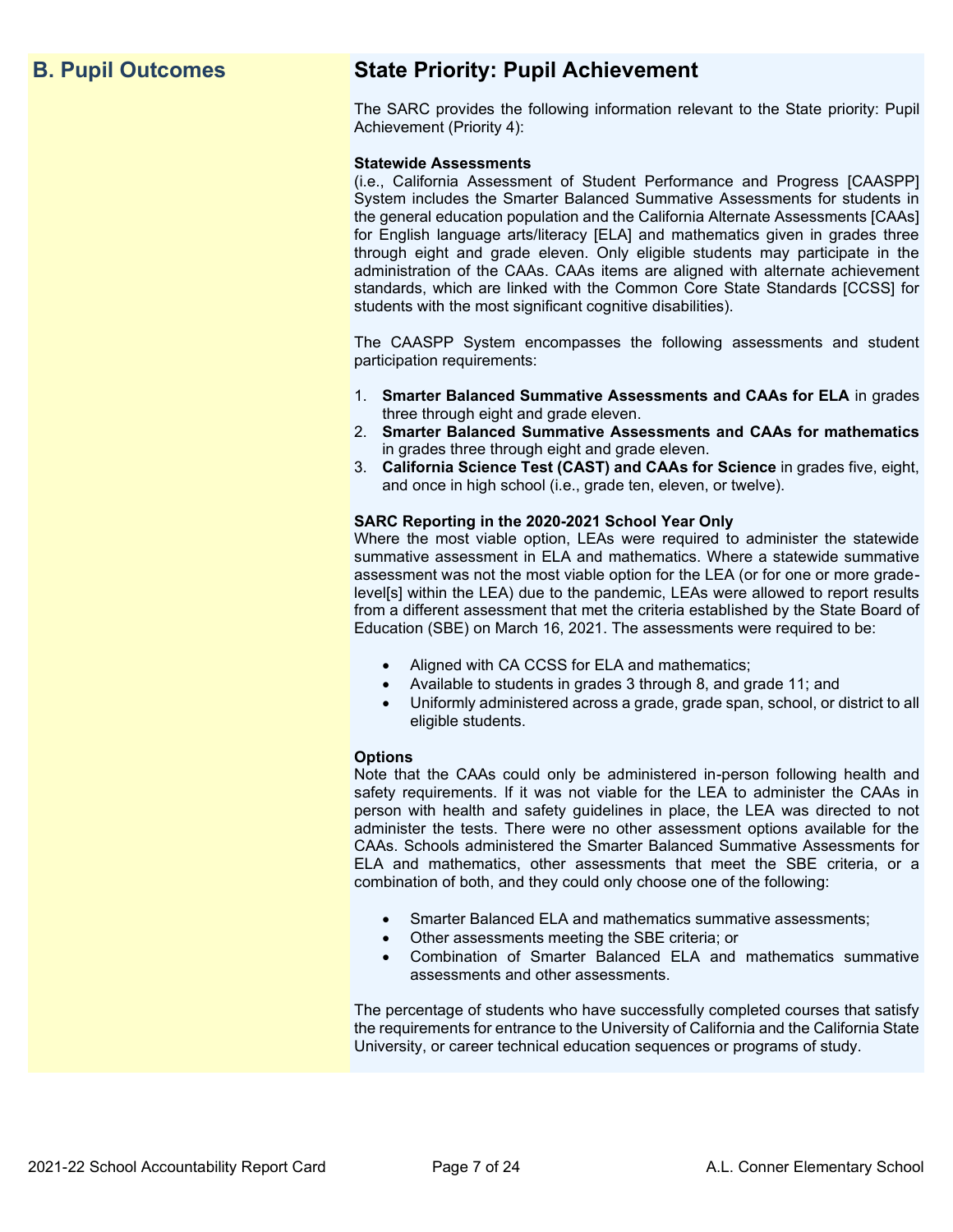#### **Percentage of Students Meeting or Exceeding the State Standard on CAASPP**

This table displays CAASPP test results in ELA and mathematics for all students grades three through eight and grade eleven taking and completing a state-administered assessment.

The 2019-2020 data cells with N/A values indicate that the 2019-2020 data are not available due to the COVID-19 pandemic and resulting summative test suspension. The Executive Order N-30-20 was issued which waived the assessment, accountability, and reporting requirements for the 2019-2020 school year.

The 2020-2021 data cells have N/A values because these data are not comparable to other year data due to the COVID-19 pandemic during the 2020-2021 school year. Where the CAASPP assessments in ELA and/or mathematics is not the most viable option, the LEAs were allowed to administer local assessments. Therefore, the 2020-2021 data between school years for the school, district, state are not an accurate comparison. As such, it is inappropriate to compare results of the 2020-2021 school year to other school years.

| <b>Subject</b>                                                 | <b>School</b><br>2019-20 | <b>School</b><br>2020-21 | District<br>2019-20 | <b>District</b><br>2020-21 | <b>State</b><br>2019-20 | <b>State</b><br>2020-21 |
|----------------------------------------------------------------|--------------------------|--------------------------|---------------------|----------------------------|-------------------------|-------------------------|
| <b>English Language Arts/Literacy</b><br>$(grades 3-8 and 11)$ | N/A                      | N/A                      | N/A                 | N/A                        | N/A                     | N/A                     |
| <b>Mathematics</b><br>$(grades 3-8 and 11)$                    | N/A                      | N/A                      | N/A                 | N/A                        | N/A                     | N/A                     |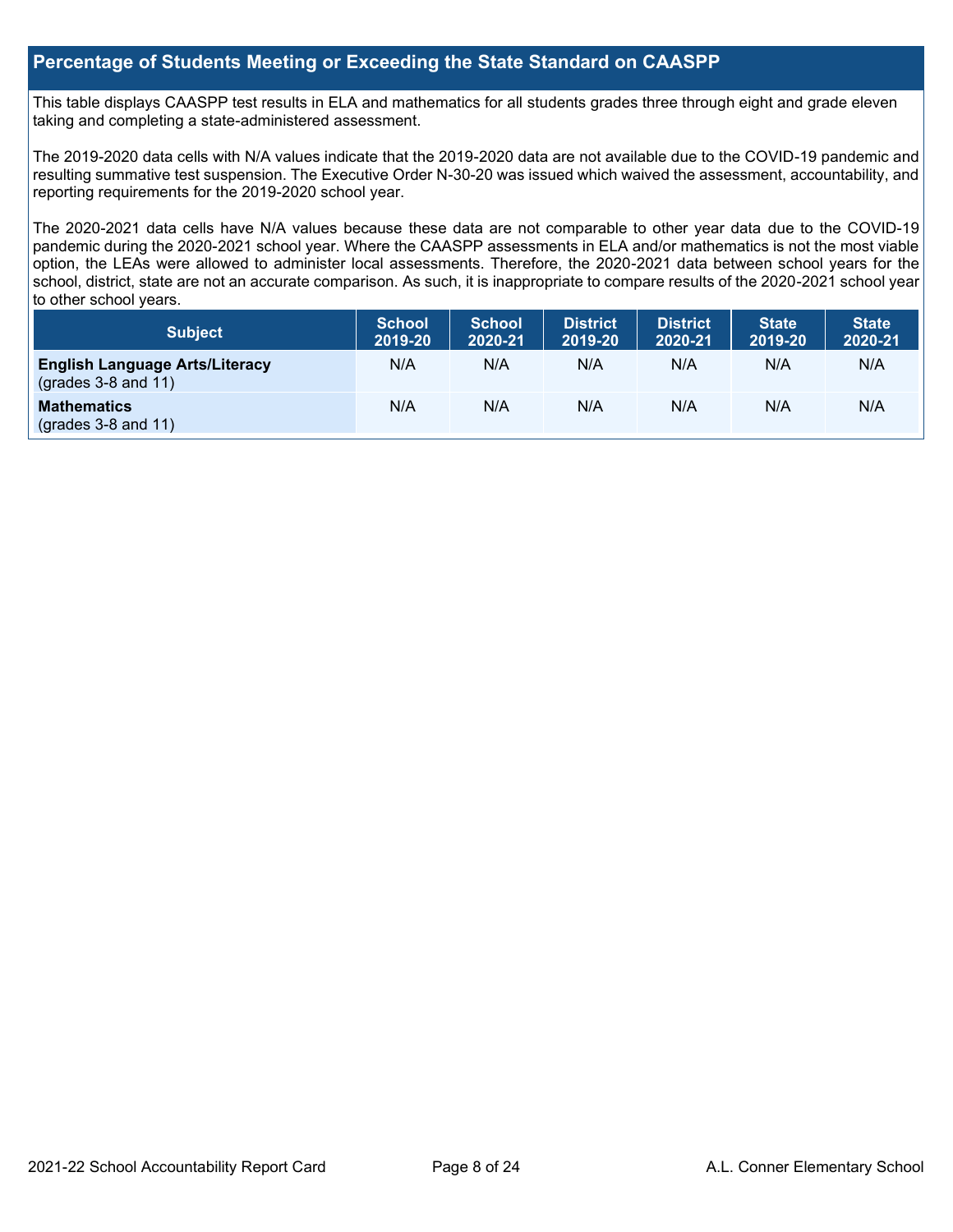### **2020-21 CAASPP Test Results in ELA by Student Group**

This table displays CAASPP test results in ELA by student group for students grades three through eight and grade eleven taking and completing a state-administered assessment. The CDE will populate this table for schools in cases where the school administered the CAASPP assessment. In cases where the school administered a local assessment instead of CAASPP, the CDE will populate this table with "NT" values, meaning this school did not test students using the CAASPP. See the local assessment(s) table for more information.

| <b>CAASPP</b><br><b>Student Groups</b>               | <b>CAASPP</b><br><b>Total</b><br><b>Enrollment</b> | <b>CAASPP</b><br><b>Number</b><br><b>Tested</b> | <b>CAASPP</b><br><b>Percent</b><br><b>Tested</b> | <b>CAASPP</b><br><b>Percent</b><br><b>Not Tested</b> | <b>CAASPP</b><br><b>Percent</b><br><b>Met or</b><br><b>Exceeded</b> |
|------------------------------------------------------|----------------------------------------------------|-------------------------------------------------|--------------------------------------------------|------------------------------------------------------|---------------------------------------------------------------------|
| <b>All Students</b>                                  | 171                                                | 166                                             | 97.08                                            | 2.92                                                 | 28.31                                                               |
| <b>Female</b>                                        | 93                                                 | 89                                              | 95.7                                             | 4.3                                                  | 31.46                                                               |
| <b>Male</b>                                          | 78                                                 | 77                                              | 98.72                                            | 1.28                                                 | 24.68                                                               |
| American Indian or Alaska Native                     | $\mathbf 0$                                        | $\boldsymbol{0}$                                | 0                                                | $\mathbf 0$                                          | 0                                                                   |
| <b>Asian</b>                                         | $\mathbf 0$                                        | $\pmb{0}$                                       | $\mathbf 0$                                      | $\mathbf 0$                                          | 0                                                                   |
| <b>Black or African American</b>                     | $\overline{0}$                                     | $\mathbf 0$                                     | $\Omega$                                         | $\Omega$                                             | 0                                                                   |
| <b>Filipino</b>                                      | $\mathbf 0$                                        | $\mathbf 0$                                     | $\mathbf 0$                                      | $\Omega$                                             | 0                                                                   |
| <b>Hispanic or Latino</b>                            | 170                                                | 165                                             | 97.06                                            | 2.94                                                 | 28.48                                                               |
| <b>Native Hawaiian or Pacific Islander</b>           | $\Omega$                                           | $\mathbf 0$                                     | $\Omega$                                         | $\mathbf 0$                                          | 0                                                                   |
| <b>Two or More Races</b>                             | $\mathbf 0$                                        | $\mathbf 0$                                     | $\mathbf 0$                                      | 0                                                    | 0                                                                   |
| <b>White</b>                                         | $\overline{\phantom{a}}$                           | $\overline{\phantom{m}}$                        | --                                               | --                                                   | --                                                                  |
| <b>English Learners</b>                              | 72                                                 | 70                                              | 97.22                                            | 2.78                                                 | 11.43                                                               |
| <b>Foster Youth</b>                                  | $\Omega$                                           | $\mathbf 0$                                     | $\Omega$                                         | $\Omega$                                             | 0                                                                   |
| <b>Homeless</b>                                      | $\Omega$                                           | $\boldsymbol{0}$                                | $\mathbf{0}$                                     | $\mathbf 0$                                          | 0                                                                   |
| <b>Military</b>                                      | $\mathbf 0$                                        | $\pmb{0}$                                       | $\mathbf 0$                                      | $\overline{0}$                                       | $\mathbf 0$                                                         |
| <b>Socioeconomically Disadvantaged</b>               | 164                                                | 160                                             | 97.56                                            | 2.44                                                 | 28.75                                                               |
| <b>Students Receiving Migrant Education Services</b> | 13                                                 | 12                                              | 92.31                                            | 7.69                                                 | 41.67                                                               |
| <b>Students with Disabilities</b>                    | 11                                                 | 11                                              | 100                                              | 0                                                    | 27.27                                                               |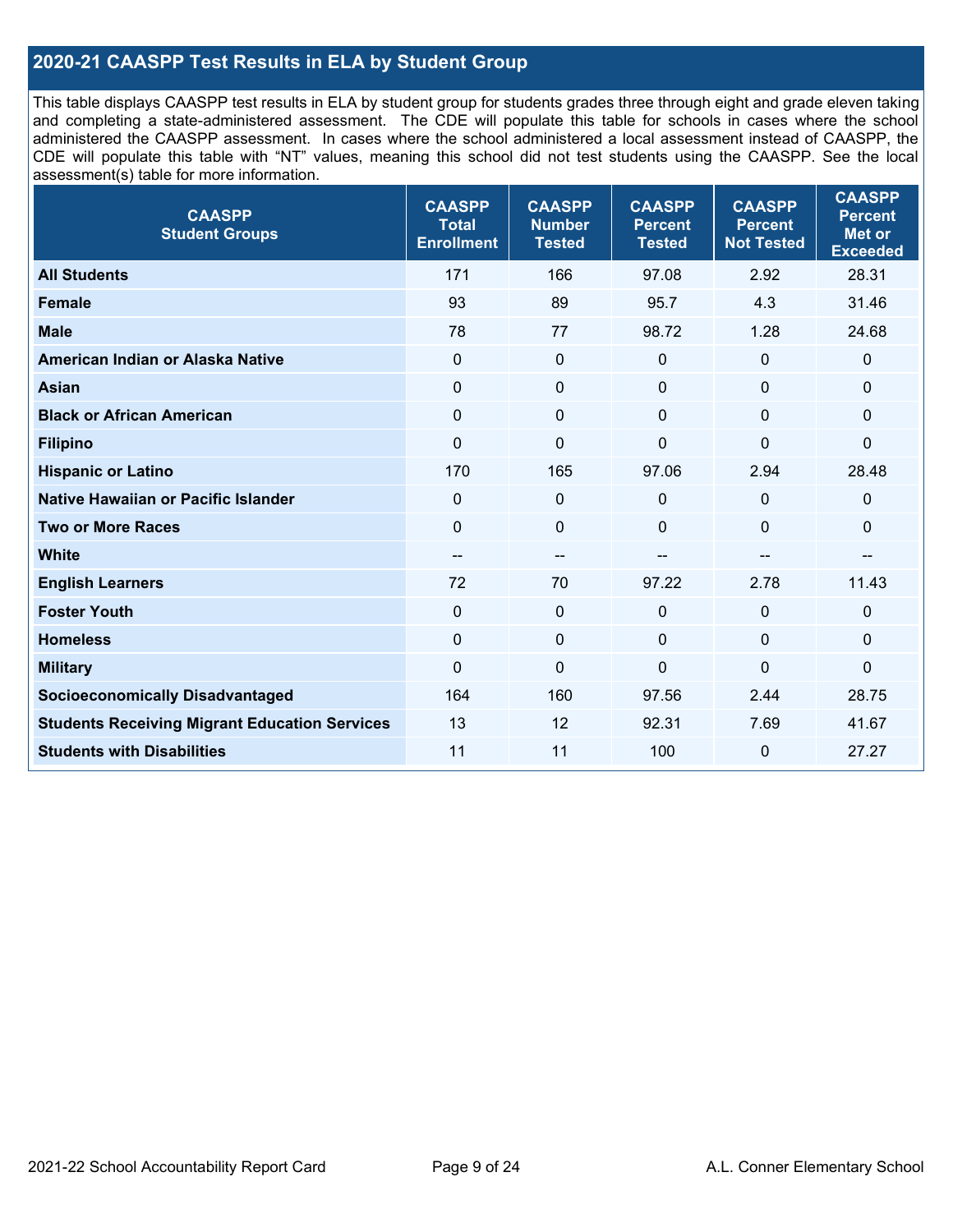### **2020-21 CAASPP Test Results in Math by Student Group**

This table displays CAASPP test results in Math by student group for students grades three through eight and grade eleven taking and completing a state-administered assessment. The CDE will populate this table for schools in cases where the school administered the CAASPP assessment. In cases where the school administered a local assessment instead of CAASPP, the CDE will populate this table with "NT" values, meaning this school did not test students using the CAASPP. See the local assessment(s) table for more information.

| <b>CAASPP</b><br><b>Student Groups</b>               | <b>CAASPP</b><br><b>Total</b><br><b>Enrollment</b> | <b>CAASPP</b><br><b>Number</b><br><b>Tested</b> | <b>CAASPP</b><br><b>Percent</b><br><b>Tested</b> | <b>CAASPP</b><br><b>Percent</b><br><b>Not Tested</b> | <b>CAASPP</b><br><b>Percent</b><br><b>Met or</b><br><b>Exceeded</b> |
|------------------------------------------------------|----------------------------------------------------|-------------------------------------------------|--------------------------------------------------|------------------------------------------------------|---------------------------------------------------------------------|
| <b>All Students</b>                                  | 171                                                | 168                                             | 98.25                                            | 1.75                                                 | 17.26                                                               |
| <b>Female</b>                                        | 93                                                 | 91                                              | 97.85                                            | 2.15                                                 | 16.48                                                               |
| <b>Male</b>                                          | 78                                                 | 77                                              | 98.72                                            | 1.28                                                 | 18.18                                                               |
| American Indian or Alaska Native                     | $\overline{0}$                                     | $\mathbf 0$                                     | $\mathbf 0$                                      | $\Omega$                                             | $\mathbf 0$                                                         |
| <b>Asian</b>                                         | $\mathbf 0$                                        | 0                                               | $\mathbf 0$                                      | 0                                                    | $\mathbf 0$                                                         |
| <b>Black or African American</b>                     | $\mathbf 0$                                        | $\Omega$                                        | $\mathbf 0$                                      | 0                                                    | $\mathbf 0$                                                         |
| <b>Filipino</b>                                      | $\mathbf 0$                                        | $\mathbf 0$                                     | $\mathbf 0$                                      | $\overline{0}$                                       | $\mathbf 0$                                                         |
| <b>Hispanic or Latino</b>                            | 170                                                | 167                                             | 98.24                                            | 1.76                                                 | 16.77                                                               |
| <b>Native Hawaiian or Pacific Islander</b>           | $\mathbf 0$                                        | $\mathbf 0$                                     | $\mathbf 0$                                      | 0                                                    | $\mathbf 0$                                                         |
| <b>Two or More Races</b>                             | $\mathbf 0$                                        | $\mathbf 0$                                     | $\mathbf 0$                                      | 0                                                    | $\mathbf 0$                                                         |
| <b>White</b>                                         | $\qquad \qquad -$                                  | --                                              | --                                               | --                                                   | --                                                                  |
| <b>English Learners</b>                              | 72                                                 | 72                                              | 100.00                                           | 0.00                                                 | 6.94                                                                |
| <b>Foster Youth</b>                                  | $\mathbf 0$                                        | 0                                               | $\mathbf 0$                                      | $\Omega$                                             | $\mathbf 0$                                                         |
| <b>Homeless</b>                                      | $\Omega$                                           | 0                                               | $\mathbf 0$                                      | $\Omega$                                             | $\mathbf 0$                                                         |
| <b>Military</b>                                      | $\mathbf 0$                                        | $\mathbf 0$                                     | $\mathbf 0$                                      | $\overline{0}$                                       | $\mathbf 0$                                                         |
| <b>Socioeconomically Disadvantaged</b>               | 164                                                | 162                                             | 98.78                                            | 1.22                                                 | 16.67                                                               |
| <b>Students Receiving Migrant Education Services</b> | 13                                                 | 13                                              | 100.00                                           | 0.00                                                 | 23.08                                                               |
| <b>Students with Disabilities</b>                    | 11                                                 | 11                                              | 100.00                                           | 0.00                                                 | 0.00                                                                |

#### **2020-21 Local Assessment Test Results in ELA by Student Group**

This table displays Local Assessment test results in ELA by student group for students grades three through eight and grade eleven. LEAs/schools will populate this table for schools in cases where the school administered a local assessment. In cases where the school administered the CAASPP assessment, LEAs/schools will populate this table with "N/A" values in all cells, meaning this table is Not Applicable for this school.

| N/A<br><b>Student Groups</b>     | N/A<br><b>Total</b><br><b>Enrollment</b> | N/A<br><b>Number</b><br><b>Tested</b> | N/A<br><b>Percent</b><br><b>Tested</b> | N/A<br>Percent<br><b>Not Tested</b> | N/A<br><b>Percent</b><br><b>At or Above</b><br><b>Grade Level</b> |
|----------------------------------|------------------------------------------|---------------------------------------|----------------------------------------|-------------------------------------|-------------------------------------------------------------------|
| <b>All Students</b>              | N/A                                      | N/A                                   | N/A                                    | N/A                                 | N/A                                                               |
| Female                           | N/A                                      | N/A                                   | N/A                                    | N/A                                 | N/A                                                               |
| <b>Male</b>                      | N/A                                      | N/A                                   | N/A                                    | N/A                                 | N/A                                                               |
| American Indian or Alaska Native | N/A                                      | N/A                                   | N/A                                    | N/A                                 | N/A                                                               |
| <b>Asian</b>                     | N/A                                      | N/A                                   | N/A                                    | N/A                                 | N/A                                                               |

2021-22 School Accountability Report Card **Page 10 of 24** A.L. Conner Elementary School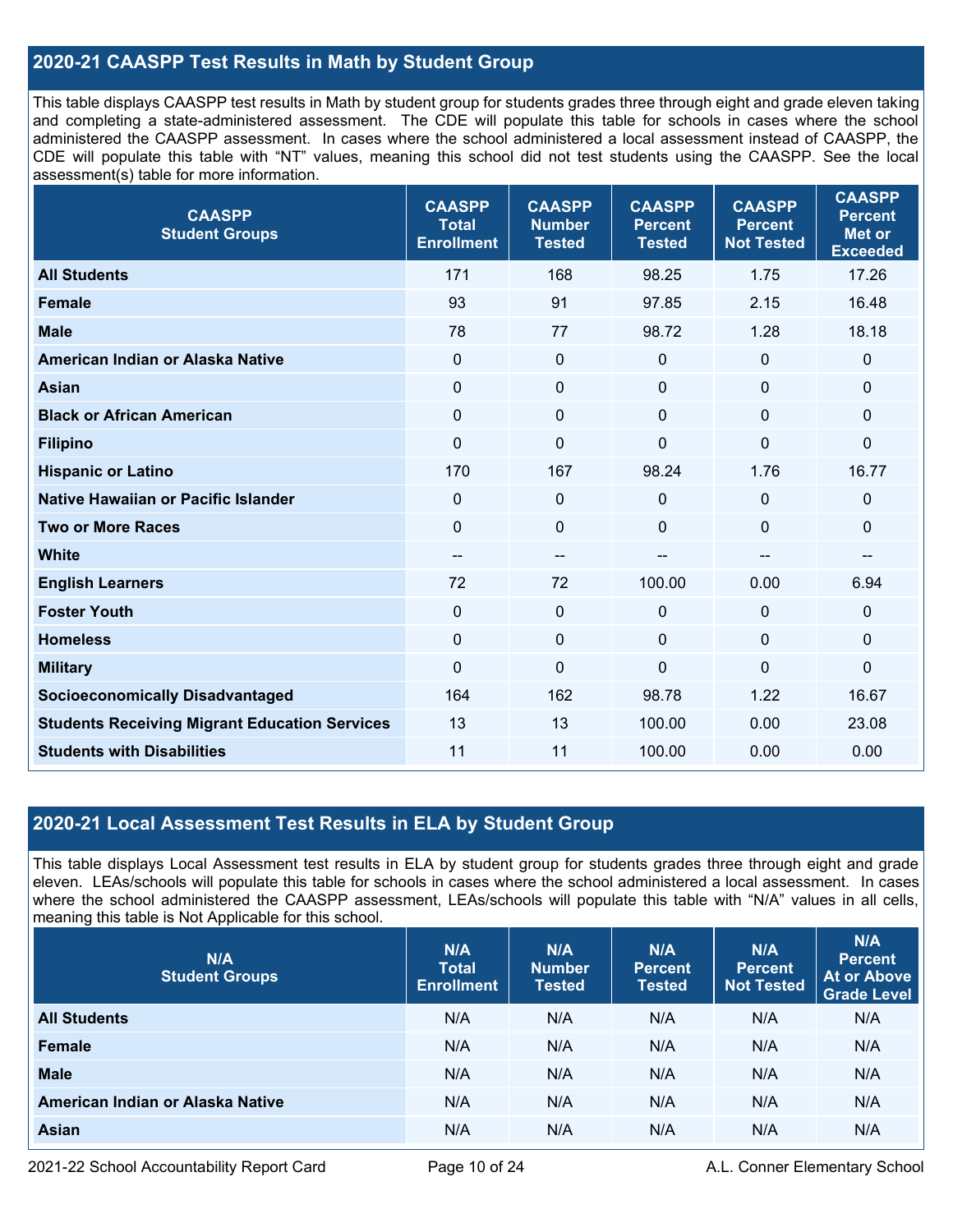| <b>Black or African American</b>                                                           | N/A                                      | N/A                                   | N/A                                    | N/A                                        | N/A                                                               |  |  |  |
|--------------------------------------------------------------------------------------------|------------------------------------------|---------------------------------------|----------------------------------------|--------------------------------------------|-------------------------------------------------------------------|--|--|--|
| <b>Filipino</b>                                                                            | N/A                                      | N/A                                   | N/A                                    | N/A                                        | N/A                                                               |  |  |  |
| <b>Hispanic or Latino</b>                                                                  | N/A                                      | N/A                                   | N/A                                    | N/A                                        | N/A                                                               |  |  |  |
| Native Hawaiian or Pacific Islander                                                        | N/A                                      | N/A                                   | N/A                                    | N/A                                        | N/A                                                               |  |  |  |
| <b>Two or More Races</b>                                                                   | N/A                                      | N/A                                   | N/A                                    | N/A                                        | N/A                                                               |  |  |  |
| <b>White</b>                                                                               | N/A                                      | N/A                                   | N/A                                    | N/A                                        | N/A                                                               |  |  |  |
| <b>English Learners</b>                                                                    | N/A                                      | N/A                                   | N/A                                    | N/A                                        | N/A                                                               |  |  |  |
| <b>Foster Youth</b>                                                                        | N/A                                      | N/A                                   | N/A                                    | N/A                                        | N/A                                                               |  |  |  |
| <b>Homeless</b>                                                                            | N/A                                      | N/A                                   | N/A                                    | N/A                                        | N/A                                                               |  |  |  |
| <b>Military</b>                                                                            | N/A                                      | N/A                                   | N/A                                    | N/A                                        | N/A                                                               |  |  |  |
| <b>Socioeconomically Disadvantaged</b>                                                     | N/A                                      | N/A                                   | N/A                                    | N/A                                        | N/A                                                               |  |  |  |
| <b>Students Receiving Migrant Education Services</b>                                       | N/A                                      | N/A                                   | N/A                                    | N/A                                        | N/A                                                               |  |  |  |
| <b>Students with Disabilities</b>                                                          | N/A                                      | N/A                                   | N/A                                    | N/A                                        | N/A                                                               |  |  |  |
| N/A<br><b>Student Groups</b>                                                               | N/A<br><b>Total</b><br><b>Enrollment</b> | N/A<br><b>Number</b><br><b>Tested</b> | N/A<br><b>Percent</b><br><b>Tested</b> | N/A<br><b>Percent</b><br><b>Not Tested</b> | N/A<br><b>Percent</b><br><b>At or Above</b><br><b>Grade Level</b> |  |  |  |
| <b>All Students</b>                                                                        | N/A                                      | N/A                                   | N/A                                    | N/A                                        | N/A                                                               |  |  |  |
| <b>Female</b>                                                                              | N/A                                      | N/A                                   | N/A                                    | N/A                                        | N/A                                                               |  |  |  |
| <b>Male</b>                                                                                | N/A                                      | N/A                                   | N/A                                    | N/A                                        | N/A                                                               |  |  |  |
| American Indian or Alaska Native                                                           | N/A                                      | N/A                                   | N/A                                    | N/A                                        | N/A                                                               |  |  |  |
| <b>Asian</b>                                                                               | N/A                                      | N/A                                   | N/A                                    | N/A                                        | N/A                                                               |  |  |  |
| <b>Black or African American</b>                                                           | N/A                                      | N/A                                   | N/A                                    | N/A                                        | N/A                                                               |  |  |  |
| <b>Filipino</b>                                                                            | N/A                                      | N/A                                   | N/A                                    | N/A                                        | N/A                                                               |  |  |  |
| <b>Hispanic or Latino</b>                                                                  | N/A                                      | N/A                                   | N/A                                    | N/A                                        | N/A                                                               |  |  |  |
| Native Hawaiian or Pacific Islander                                                        | N/A                                      | N/A                                   | N/A                                    | N/A                                        | N/A                                                               |  |  |  |
| <b>Two or More Races</b>                                                                   | N/A                                      | N/A                                   | N/A                                    | N/A                                        | N/A                                                               |  |  |  |
| <b>White</b>                                                                               | N/A                                      | N/A                                   | N/A                                    | N/A                                        | N/A                                                               |  |  |  |
| <b>English Learners</b>                                                                    | N/A                                      | N/A                                   | N/A                                    | N/A                                        | N/A                                                               |  |  |  |
| <b>Foster Youth</b>                                                                        | N/A                                      | N/A                                   | N/A                                    | N/A                                        | N/A                                                               |  |  |  |
| <b>Homeless</b>                                                                            | N/A                                      | N/A                                   | N/A                                    | N/A                                        | N/A                                                               |  |  |  |
| <b>Military</b>                                                                            | N/A                                      | N/A                                   | N/A                                    | N/A                                        | N/A                                                               |  |  |  |
| <b>Socioeconomically Disadvantaged</b>                                                     | N/A                                      | N/A                                   | N/A                                    | N/A                                        | N/A                                                               |  |  |  |
| <b>Students Receiving Migrant Education Services</b>                                       | N/A                                      | N/A                                   | N/A                                    | N/A                                        | N/A                                                               |  |  |  |
| <b>Students with Disabilities</b>                                                          | N/A                                      | N/A                                   | N/A                                    | N/A                                        | N/A                                                               |  |  |  |
| *At or above the grade-level standard in the context of the local assessment administered. |                                          |                                       |                                        |                                            |                                                                   |  |  |  |

# **2020-21 Local Assessment Test Results in Math by Student Group**

This table displays Local Assessment test results in Math by student group for students grades three through eight and grade eleven. LEAs/schools will populate this table for schools in cases where the school administered a local assessment. In cases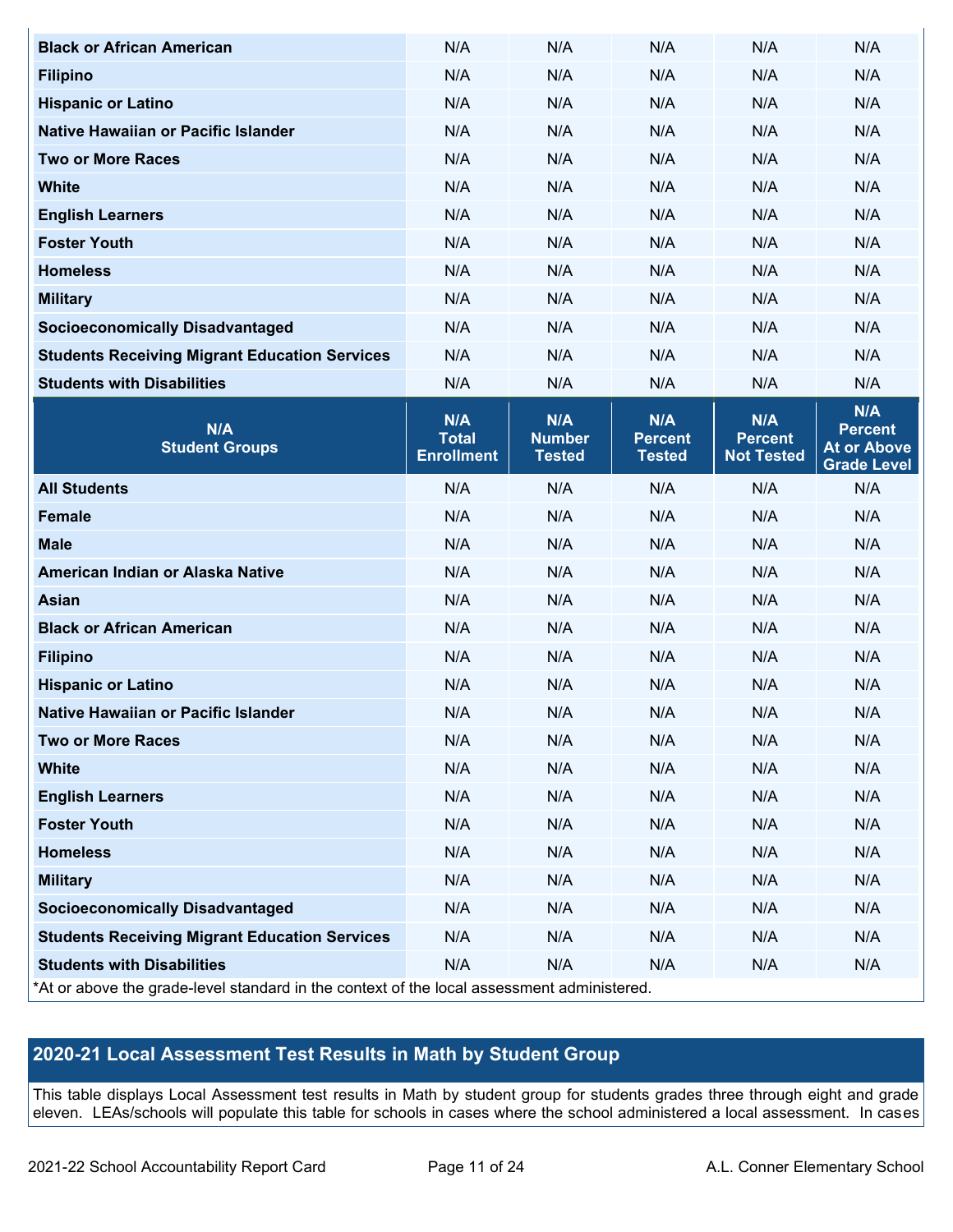where the school administered the CAASPP assessment, LEAs/schools will populate this table with "N/A" values in all cells, meaning this table is Not Applicable for this school.

| N/A<br><b>Student Groups</b>                         | N/A<br><b>Total</b><br><b>Enrollment</b>        | N/A<br><b>Number</b><br><b>Tested</b> | N/A<br><b>Percent</b><br><b>Tested</b> | N/A<br><b>Percent</b><br><b>Not Tested</b> | <b>N/A</b><br><b>Percent</b><br><b>At or Above</b><br><b>Grade Level</b> |
|------------------------------------------------------|-------------------------------------------------|---------------------------------------|----------------------------------------|--------------------------------------------|--------------------------------------------------------------------------|
| <b>All Students</b>                                  | N/A                                             | N/A                                   | N/A                                    | N/A                                        | N/A                                                                      |
| <b>Female</b>                                        | N/A                                             | N/A                                   | N/A                                    | N/A                                        | N/A                                                                      |
| <b>Male</b>                                          | N/A                                             | N/A                                   | N/A                                    | N/A                                        | N/A                                                                      |
| American Indian or Alaska Native                     | N/A                                             | N/A                                   | N/A                                    | N/A                                        | N/A                                                                      |
| <b>Asian</b>                                         | N/A                                             | N/A                                   | N/A                                    | N/A                                        | N/A                                                                      |
| <b>Black or African American</b>                     | N/A                                             | N/A                                   | N/A                                    | N/A                                        | N/A                                                                      |
| <b>Filipino</b>                                      | N/A                                             | N/A                                   | N/A                                    | N/A                                        | N/A                                                                      |
| <b>Hispanic or Latino</b>                            | N/A                                             | N/A                                   | N/A                                    | N/A                                        | N/A                                                                      |
| Native Hawaiian or Pacific Islander                  | N/A                                             | N/A                                   | N/A                                    | N/A                                        | N/A                                                                      |
| <b>Two or More Races</b>                             | N/A                                             | N/A                                   | N/A                                    | N/A                                        | N/A                                                                      |
| <b>White</b>                                         | N/A                                             | N/A                                   | N/A                                    | N/A                                        | N/A                                                                      |
| <b>English Learners</b>                              | N/A                                             | N/A                                   | N/A                                    | N/A                                        | N/A                                                                      |
| <b>Foster Youth</b>                                  | N/A                                             | N/A                                   | N/A                                    | N/A                                        | N/A                                                                      |
| <b>Homeless</b>                                      | N/A                                             | N/A                                   | N/A                                    | N/A                                        | N/A                                                                      |
| <b>Military</b>                                      | N/A                                             | N/A                                   | N/A                                    | N/A                                        | N/A                                                                      |
| <b>Socioeconomically Disadvantaged</b>               | N/A                                             | N/A                                   | N/A                                    | N/A                                        | N/A                                                                      |
| <b>Students Receiving Migrant Education Services</b> | N/A                                             | N/A                                   | N/A                                    | N/A                                        | N/A                                                                      |
| <b>Students with Disabilities</b>                    | N/A                                             | N/A                                   | N/A                                    | N/A                                        | N/A                                                                      |
| N/A<br><b>Student Groups</b>                         | <b>N/A</b><br><b>Total</b><br><b>Enrollment</b> | N/A<br><b>Number</b><br><b>Tested</b> | N/A<br><b>Percent</b><br><b>Tested</b> | N/A<br><b>Percent</b><br><b>Not Tested</b> | N/A<br><b>Percent</b><br><b>At or Above</b><br><b>Grade Level</b>        |

\*At or above the grade-level standard in the context of the local assessment administered.

#### **CAASPP Test Results in Science for All Students**

This table displays the percentage of all students grades five, eight, and High School meeting or exceeding the State Standard.

The 2019-2020 data cells with N/A values indicate that the 2019-2020 data are not available due to the COVID-19 pandemic and resulting summative testing suspension. The Executive Order N-30-20 was issued which waived the assessment, accountability, and reporting requirements for the 2019-2020 school year.

For any 2020-2021 data cells with N/T values indicate that this school did not test students using the CAASPP Science.

| <b>Subject</b>                                  | <b>School</b> | School <sup>1</sup> | <b>District</b> | District                | <b>State</b> | State <sup>1</sup> |
|-------------------------------------------------|---------------|---------------------|-----------------|-------------------------|--------------|--------------------|
|                                                 | 2019-20       | 2020-21             | 2019-20         | $\blacksquare$ 2020-21' | 2019-20      | 2020-21            |
| <b>Science</b><br>(grades 5, 8 and high school) | N/A           | NT                  | N/A             | 'NT                     | N/A          | 28.72              |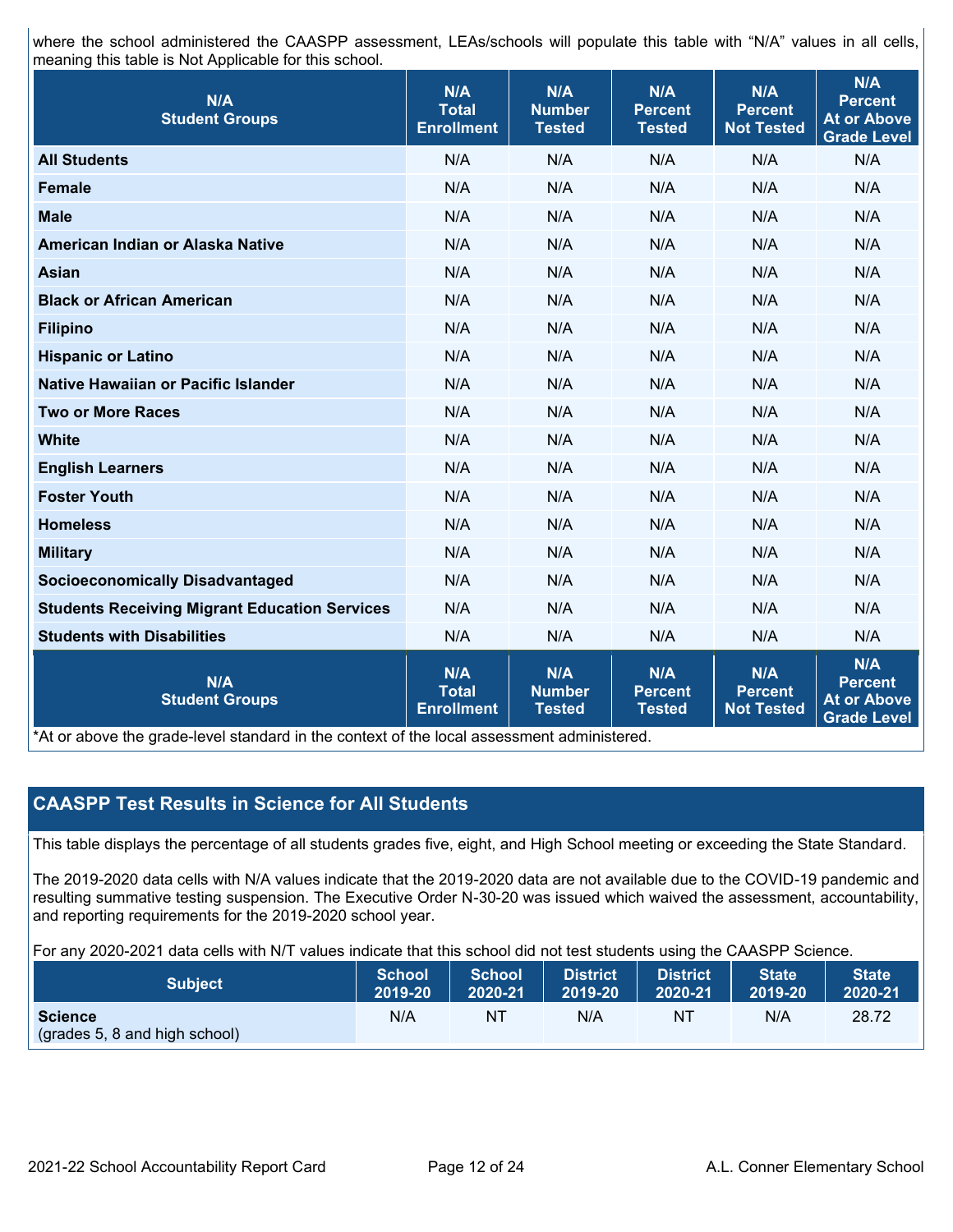### **2020-21 CAASPP Test Results in Science by Student Group**

This table displays CAASPP test results in Science by student group for students grades five, eight, and High School. For any data cells with N/T values indicate that this school did not test students using the CAASPP Science.

| <b>Student Group</b>                                 | <b>Total</b><br><b>Enrollment</b> | <b>Number</b><br><b>Tested</b> | <b>Percent</b><br><b>Tested</b> | <b>Percent</b><br><b>Not Tested</b> | <b>Percent</b><br><b>Met or</b><br><b>Exceeded</b> |
|------------------------------------------------------|-----------------------------------|--------------------------------|---------------------------------|-------------------------------------|----------------------------------------------------|
| <b>All Students</b>                                  | 60                                | <b>NT</b>                      | <b>NT</b>                       | <b>NT</b>                           | <b>NT</b>                                          |
| Female                                               | 33                                | <b>NT</b>                      | <b>NT</b>                       | <b>NT</b>                           | <b>NT</b>                                          |
| <b>Male</b>                                          | 27                                | <b>NT</b>                      | <b>NT</b>                       | <b>NT</b>                           | <b>NT</b>                                          |
| American Indian or Alaska Native                     | $\Omega$                          | $\mathbf 0$                    | $\mathbf 0$                     | $\mathbf{0}$                        | $\mathbf 0$                                        |
| <b>Asian</b>                                         | $\mathbf 0$                       | $\pmb{0}$                      | $\mathbf 0$                     | $\mathbf 0$                         | 0                                                  |
| <b>Black or African American</b>                     | $\mathbf 0$                       | $\pmb{0}$                      | $\mathbf 0$                     | 0                                   | 0                                                  |
| <b>Filipino</b>                                      | $\mathbf 0$                       | $\pmb{0}$                      | $\Omega$                        | $\Omega$                            | 0                                                  |
| <b>Hispanic or Latino</b>                            | 60                                | <b>NT</b>                      | <b>NT</b>                       | <b>NT</b>                           | <b>NT</b>                                          |
| Native Hawaiian or Pacific Islander                  | $\Omega$                          | $\pmb{0}$                      | $\Omega$                        | $\mathbf 0$                         | 0                                                  |
| <b>Two or More Races</b>                             | 0                                 | $\mathbf 0$                    | 0                               | $\Omega$                            | 0                                                  |
| <b>White</b>                                         | $\Omega$                          | $\mathbf 0$                    | $\Omega$                        | $\mathbf{0}$                        | 0                                                  |
| <b>English Learners</b>                              | 19                                | <b>NT</b>                      | <b>NT</b>                       | <b>NT</b>                           | <b>NT</b>                                          |
| <b>Foster Youth</b>                                  | $\mathbf 0$                       | $\mathbf 0$                    | $\mathbf 0$                     | $\mathbf 0$                         | $\mathbf 0$                                        |
| <b>Homeless</b>                                      | $\mathbf 0$                       | $\pmb{0}$                      | $\mathbf 0$                     | $\mathbf 0$                         | 0                                                  |
| <b>Military</b>                                      | 0                                 | $\mathbf 0$                    | 0                               | 0                                   | 0                                                  |
| <b>Socioeconomically Disadvantaged</b>               | 58                                | <b>NT</b>                      | <b>NT</b>                       | <b>NT</b>                           | <b>NT</b>                                          |
| <b>Students Receiving Migrant Education Services</b> | --                                | <b>NT</b>                      | <b>NT</b>                       | <b>NT</b>                           | <b>NT</b>                                          |
| <b>Students with Disabilities</b>                    |                                   | <b>NT</b>                      | <b>NT</b>                       | <b>NT</b>                           | <b>NT</b>                                          |

# **B. Pupil Outcomes State Priority: Other Pupil Outcomes**

The SARC provides the following information relevant to the State priority: Other Pupil Outcomes (Priority 8): Pupil outcomes in the subject area of physical education.

# **2020-21 California Physical Fitness Test Results**

Due to the COVID-19 crisis, the Physical Fitness Test was suspended during the 2020-2021 school year and therefore no data are reported and each cell in this table is populated with "N/A."

| <b>Grade Level</b> | <b>Four of Six Fitness Standards</b> | <b>Five of Six Fitness Standards</b> | Percentage of Students Meeting   Percentage of Students Meeting   Percentage of Students Meeting<br><b>Six of Six Fitness Standards</b> |
|--------------------|--------------------------------------|--------------------------------------|-----------------------------------------------------------------------------------------------------------------------------------------|
| Grade 5            | N/A                                  | N/A                                  | N/A                                                                                                                                     |
| Grade 7            | N/A                                  | N/A                                  | N/A                                                                                                                                     |
| Grade 9            | N/A                                  | N/A                                  | N/A                                                                                                                                     |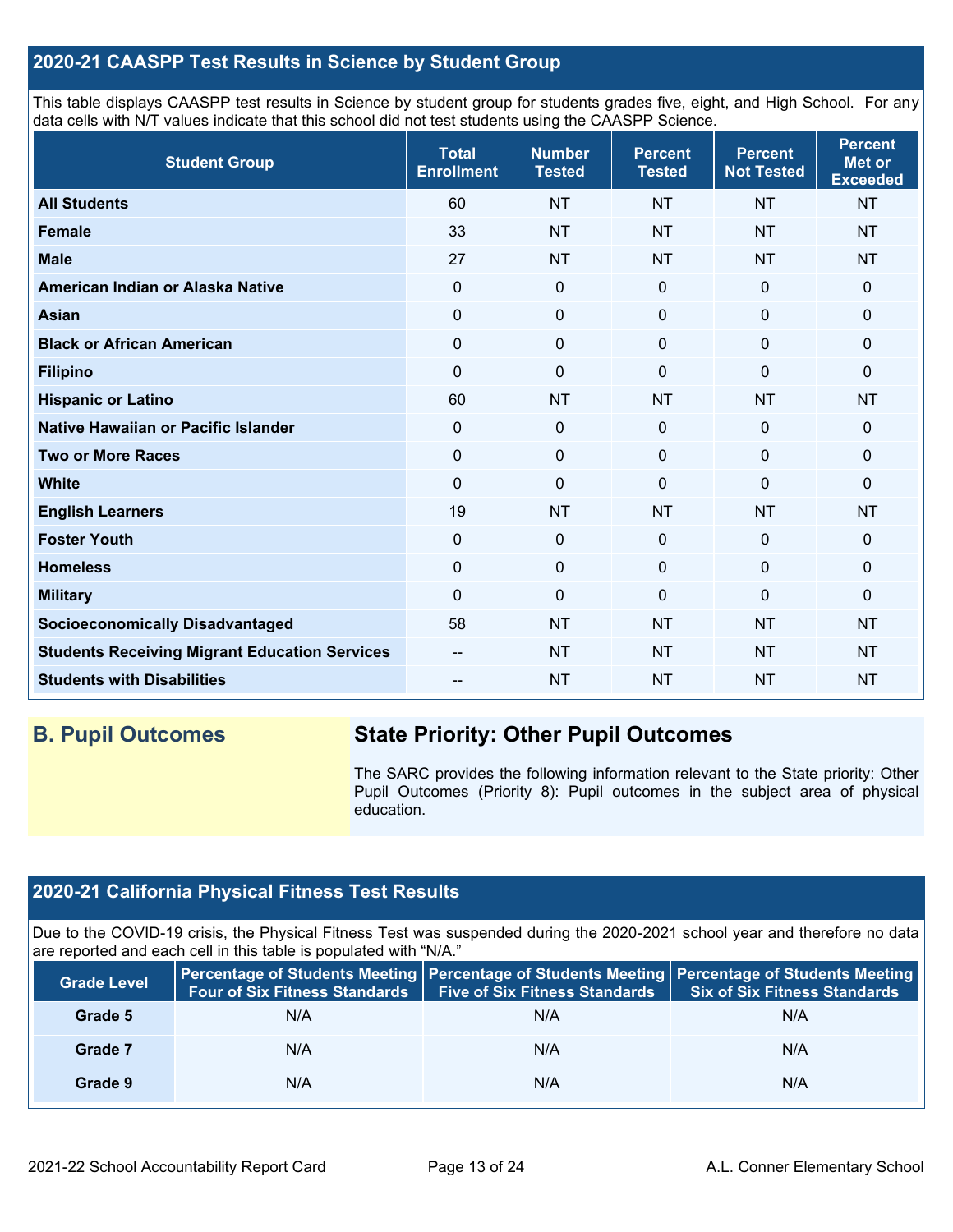# **C. Engagement State Priority: Parental Involvement**

The SARC provides the following information relevant to the State priority: Parental Involvement (Priority 3): Efforts the school district makes to seek parent input in making decisions regarding the school district and at each school site.

#### **2021-22 Opportunities for Parental Involvement**

Parent involvement and communication are essential to our school success. A.L. Conner Elementary School continually strives to involve parents by exchanging information that helps parents understand and support school programs and by providing opportunities for parent participation in school activities.

There are numerous and varied opportunities for parent involvement. Under traditional school year conditions parents attend school functions, participate in parent-teacher conferences, chaperone field trips, attend parent visitation days like Muffins With Mom and Donuts With Dad, kindergarten preparedness workshops, and take part in After School programs involving student participation and parent education programs. Math nights are held monthly in conjunction with Parent Teacher Club to support parents' understanding of math standards.

Parents may also serve on advisory committees and leadership teams including Parent Teacher Club (PTC), English Learners Advisory Committee (ELAC), and School Site Council (SSC) at the site level. Parents also serve on district committees as representatives of the school site including the District Advisory Committee (DAC) and the District English Language Acquisition Committee (DELAC). Parents of Migrant students are also invited to attend the District Migrant Parent Advisory Committee meetings.

Home and school communication is enhanced through regular newsletters, parent-teacher conferences, the student/parent handbook, the school website, school electronic message board, student report cards, pre-recorded phone messages, and other regular communication activities. Translation is regularly provided for written and in person communication.

In addition, a bilingual community aide and Family Connections Technician serve as the home-to-school liaison, assists in communicating with parents, translating written materials, building rapport with families, visiting families, assisting teachers in the classroom, and accompanying teachers on home visits.

Parents who would like more information on how to become involved may contact Principal Lee Martinez at (559) 305-7200.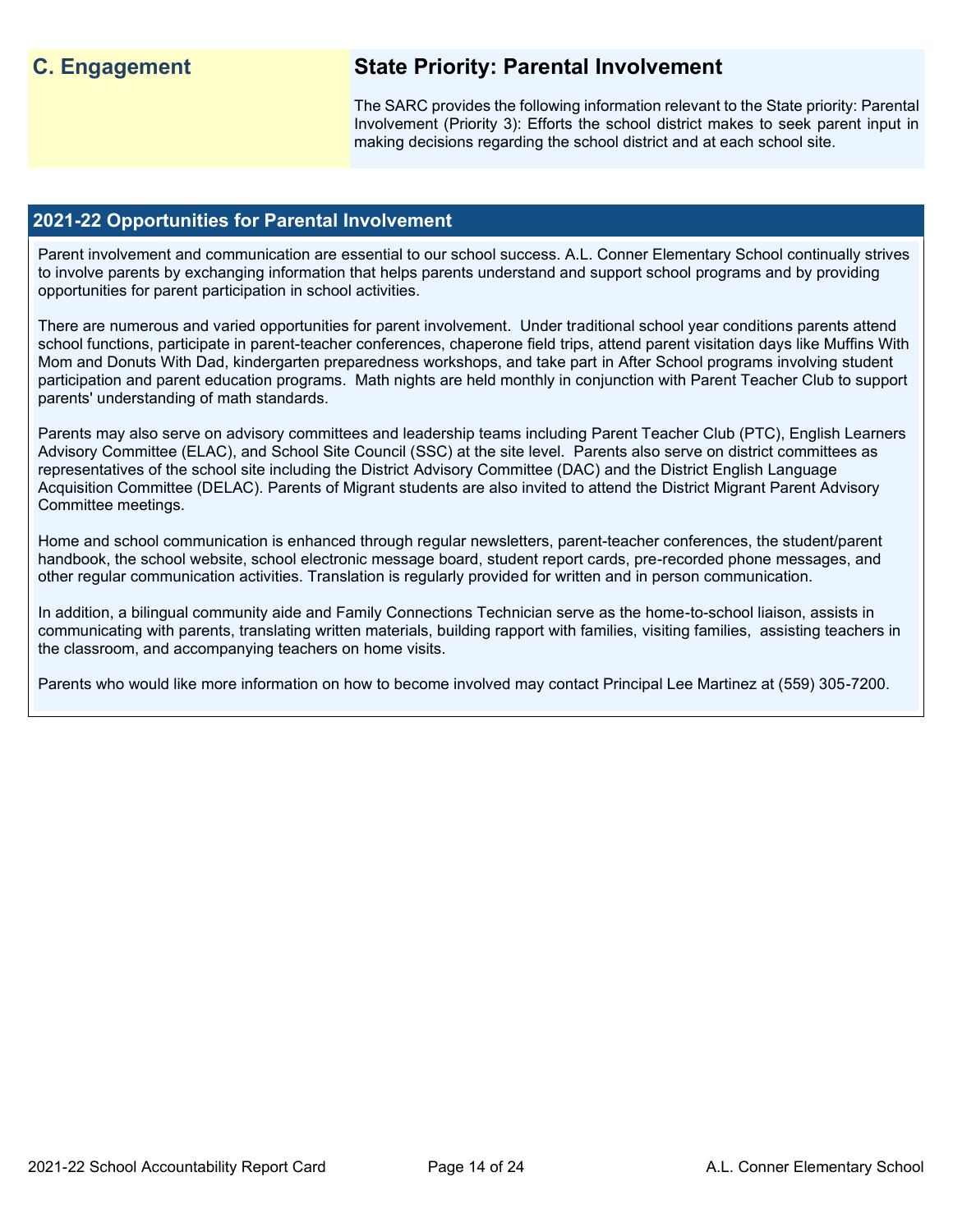# **2020-21 Chronic Absenteeism by Student Group**

| <b>Student Group</b>                                 | <b>Cumulative</b><br><b>Enrollment</b> | <b>Chronic</b><br><b>Absenteeism</b><br><b>Eligible Enrollment</b> | <b>Chronic</b><br><b>Absenteeism</b><br><b>Count</b> | <b>Chronic</b><br><b>Absenteeism</b><br><b>Rate</b> |
|------------------------------------------------------|----------------------------------------|--------------------------------------------------------------------|------------------------------------------------------|-----------------------------------------------------|
| <b>All Students</b>                                  | 367                                    | 349                                                                | 57                                                   | 16.3                                                |
| <b>Female</b>                                        | 179                                    | 173                                                                | 27                                                   | 15.6                                                |
| <b>Male</b>                                          | 188                                    | 176                                                                | 30                                                   | 17.0                                                |
| American Indian or Alaska Native                     | $\Omega$                               | $\Omega$                                                           | $\mathbf{0}$                                         | 0.0                                                 |
| <b>Asian</b>                                         | 0                                      | $\Omega$                                                           | $\mathbf 0$                                          | 0.0                                                 |
| <b>Black or African American</b>                     | 1                                      | $\mathbf 1$                                                        | 1                                                    | 100.0                                               |
| <b>Filipino</b>                                      | $\Omega$                               | $\mathbf 0$                                                        | $\mathbf{0}$                                         | 0.0                                                 |
| <b>Hispanic or Latino</b>                            | 363                                    | 345                                                                | 56                                                   | 16.2                                                |
| Native Hawaiian or Pacific Islander                  | 0                                      | $\mathbf 0$                                                        | $\mathbf 0$                                          | 0.0                                                 |
| <b>Two or More Races</b>                             | 0                                      | $\mathbf{0}$                                                       | $\mathbf{0}$                                         | 0.0                                                 |
| <b>White</b>                                         | 3                                      | 3                                                                  | $\Omega$                                             | 0.0                                                 |
| <b>English Learners</b>                              | 189                                    | 177                                                                | 24                                                   | 13.6                                                |
| <b>Foster Youth</b>                                  | 3                                      | $\overline{2}$                                                     | 2                                                    | 100.0                                               |
| <b>Homeless</b>                                      | 0                                      | $\mathbf 0$                                                        | $\Omega$                                             | 0.0                                                 |
| <b>Socioeconomically Disadvantaged</b>               | 354                                    | 337                                                                | 56                                                   | 16.6                                                |
| <b>Students Receiving Migrant Education Services</b> | 29                                     | 26                                                                 | $\overline{4}$                                       | 15.4                                                |
| <b>Students with Disabilities</b>                    | 30                                     | 30                                                                 | 9                                                    | 30.0                                                |

# **C. Engagement State Priority: School Climate**

The SARC provides the following information relevant to the State priority: School Climate (Priority 6):

- Pupil suspension rates;
- Pupil expulsion rates; and
- Other local measures on the sense of safety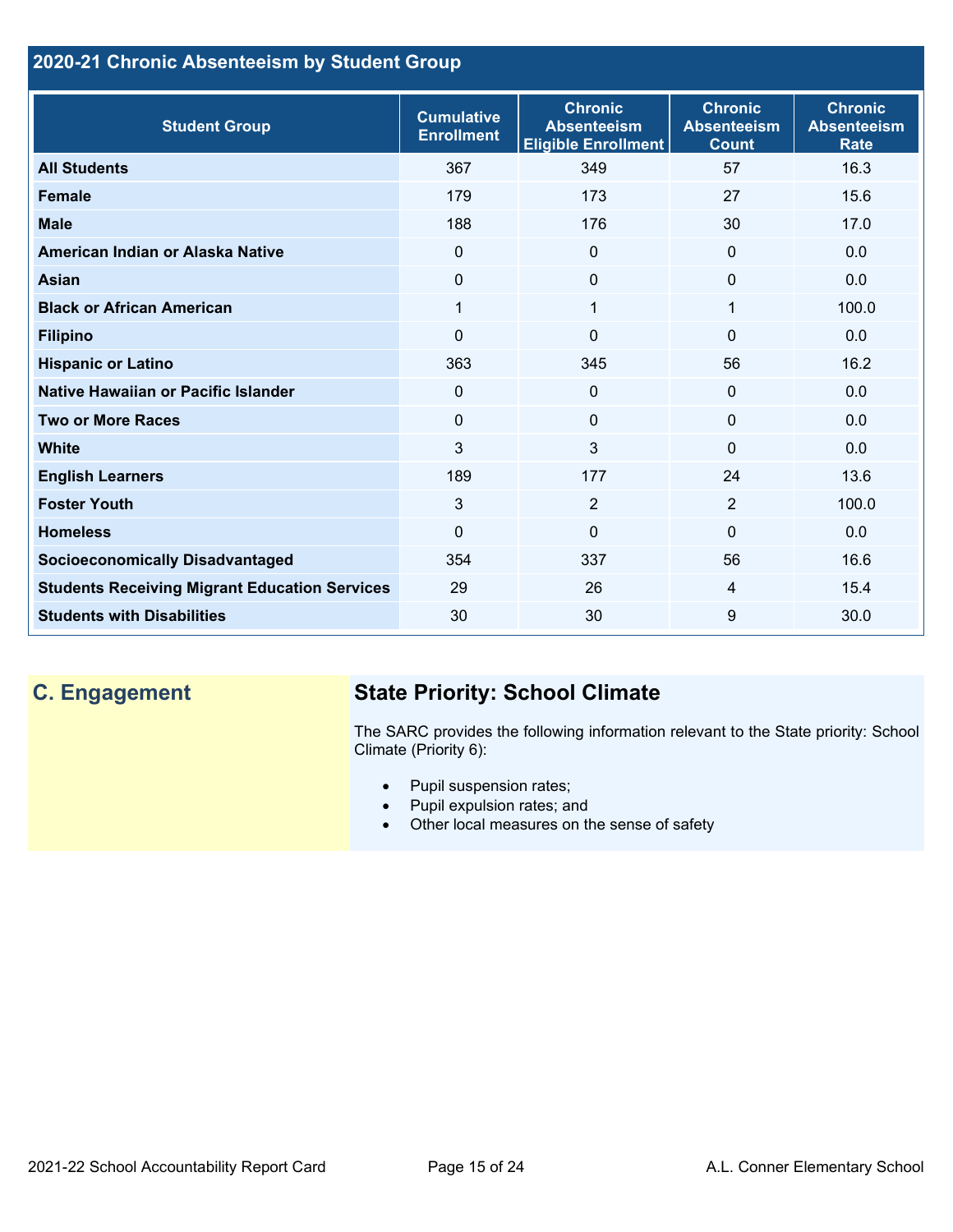#### **Suspensions and Expulsions**

This table displays suspensions and expulsions data collected between July through June, each full school year respectively. Data collected during the 2020-21 school year may not be comparable to earlier years of this collection due to differences in learning mode instruction in response to the COVID-19 pandemic.

| <b>Subject</b>     | <b>School</b><br>2018-19 | <b>School</b><br>2020-21 | <b>District</b><br>2018-19 | <b>District</b><br>2020-21 | <b>State</b><br>2018-19 | <b>State</b><br>2020-21 |
|--------------------|--------------------------|--------------------------|----------------------------|----------------------------|-------------------------|-------------------------|
| <b>Suspensions</b> | 2.70                     | 0.54                     | 3.08                       | 0.53                       | 3.47                    | 0.20                    |
| <b>Expulsions</b>  | 0.00                     | 0.00                     | 0.02                       | 0.00                       | 0.08                    | 0.00                    |

This table displays suspensions and expulsions data collected between July through February, partial school year due to the COVID-19 pandemic. The 2019-2020 suspensions and expulsions rate data are not comparable to other year data because the 2019-2020 school year is a partial school year due to the COVID-19 crisis. As such, it would be inappropriate to make any comparisons in rates of suspensions and expulsions in the 2019-2020 school year compared to other school years.

| <b>Subject</b>     | School<br>2019-20 | <b>District</b><br>2019-20 | <b>State</b><br>2019-20 |
|--------------------|-------------------|----------------------------|-------------------------|
| <b>Suspensions</b> | 1 1 2             | 2.38                       | 2.45                    |
| <b>Expulsions</b>  | 0.00              | 0.00                       | 0.05                    |

### **2020-21 Suspensions and Expulsions by Student Group**

| <b>Student Group</b>                                 | <b>Suspensions Rate</b> | <b>Expulsions Rate</b> |
|------------------------------------------------------|-------------------------|------------------------|
| <b>All Students</b>                                  | 0.54                    | 0.00                   |
| <b>Female</b>                                        | 0.00                    | 0.00                   |
| <b>Male</b>                                          | 1.06                    | 0.00                   |
| American Indian or Alaska Native                     | 0.00                    | 0.00                   |
| <b>Asian</b>                                         | 0.00                    | 0.00                   |
| <b>Black or African American</b>                     | 0.00                    | 0.00                   |
| <b>Filipino</b>                                      | 0.00                    | 0.00                   |
| <b>Hispanic or Latino</b>                            | 0.55                    | 0.00                   |
| Native Hawaiian or Pacific Islander                  | 0.00                    | 0.00                   |
| <b>Two or More Races</b>                             | 0.00                    | 0.00                   |
| <b>White</b>                                         | 0.00                    | 0.00                   |
| <b>English Learners</b>                              | 0.53                    | 0.00                   |
| <b>Foster Youth</b>                                  | 0.00                    | 0.00                   |
| <b>Homeless</b>                                      | 0.00                    | 0.00                   |
| <b>Socioeconomically Disadvantaged</b>               | 0.56                    | 0.00                   |
| <b>Students Receiving Migrant Education Services</b> | 0.00                    | 0.00                   |
| <b>Students with Disabilities</b>                    | 0.00                    | 0.00                   |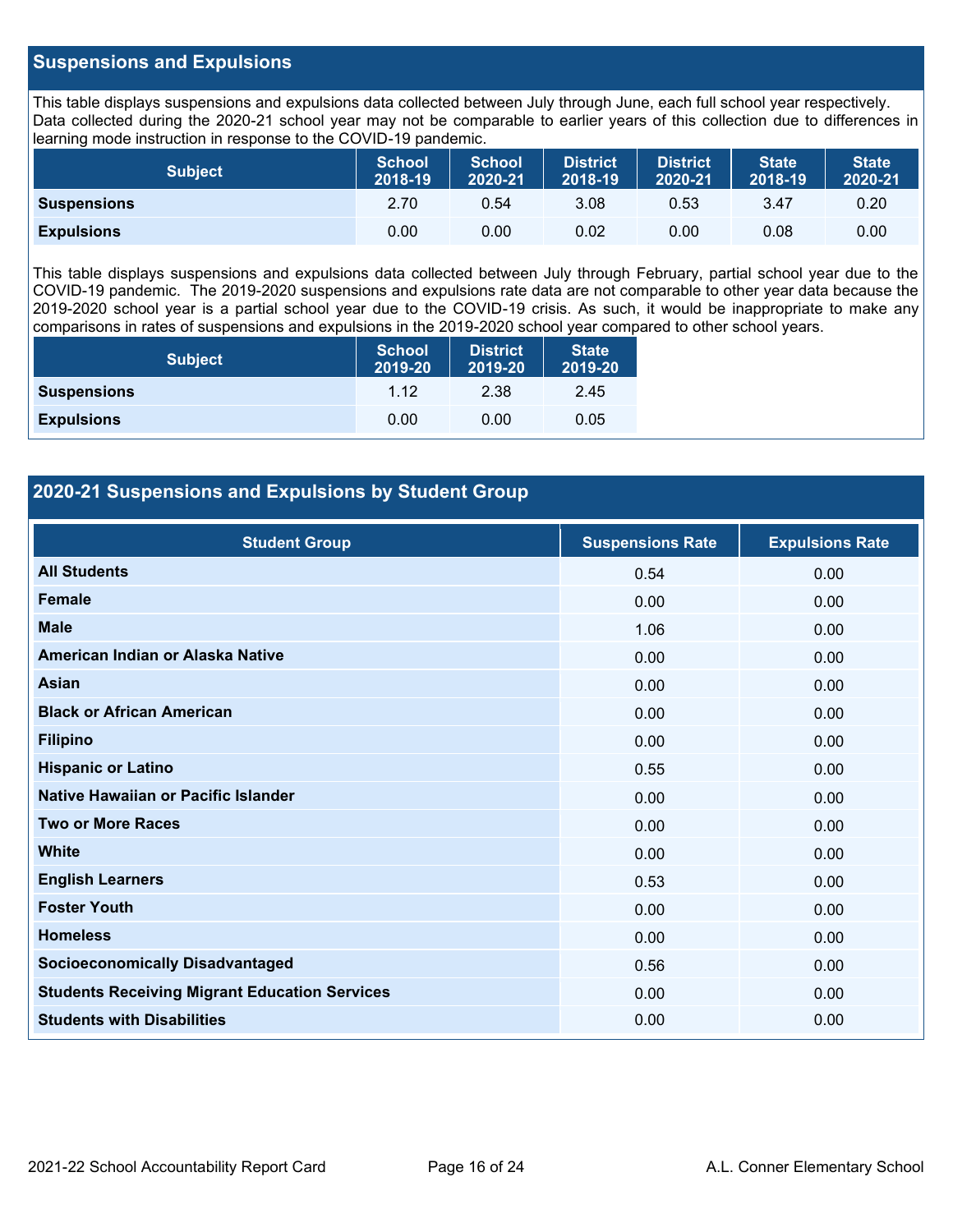#### **2021-22 School Safety Plan**

Safety of students and staff is a primary concern of A.L. Conner Elementary School. Before, during, and after school, responsibility for monitoring the campus is shared by instructional support staff and certificated staff. All visitors must sign in at the office and wear appropriate identification while on campus. The comprehensive school safety plan is designed to assist in preparing for emergencies, managing emergency response efforts, and maintaining a safe school environment. The plan requires identification of security needs, development of prevention and intervention techniques, evaluation of physical facilities, and communication with staff and students. Components of the plan include: child abuse reporting procedures, procedures for teacher notification of dangerous pupils, disaster response procedures, procedures for safe ingress and egress from school, sexual harassment policies, and suspension and expulsion policies. The safety plan is reviewed annually, updated as needed, and fully compliant with federal and state regulations. The plan was last reviewed/updated and discussed with staff on 8/10/21 and 10/21/21 with School Site Council. An updated copy is available to the public at the school office. The school's disaster preparedness plan includes steps for ensuring the safety of students and staff during a disaster. Emergency preparedness drills are conducted regularly and the school staff is appropriately trained.

# **D. Other SARC Information Information Required in the SARC**

The information in this section is required to be in the SARC but is not included in the state priorities for LCFF.

### **2018-19 Elementary Average Class Size and Class Size Distribution**

This table displays the 2018-19 average class size and class size distribution. The columns titled "Number of Classes" indicates how many classes fall into each size category (a range of total students per class). The "Other" category is for multigrade level classes.

| <b>Grade Level</b> | <b>Average</b><br><b>Class Size</b> | <b>1-20 Students</b> | Number of Classes with   Number of Classes with   Number of Classes with<br>21-32 Students | 33+ Students |
|--------------------|-------------------------------------|----------------------|--------------------------------------------------------------------------------------------|--------------|
| Κ                  | 26                                  |                      |                                                                                            |              |
|                    | 25                                  |                      | າ                                                                                          |              |
|                    | 26                                  |                      | າ                                                                                          |              |
|                    | 19                                  | 3                    |                                                                                            |              |
|                    | 29                                  |                      | റ                                                                                          |              |
| 5                  | 22                                  |                      | റ                                                                                          |              |
| 6                  |                                     |                      |                                                                                            |              |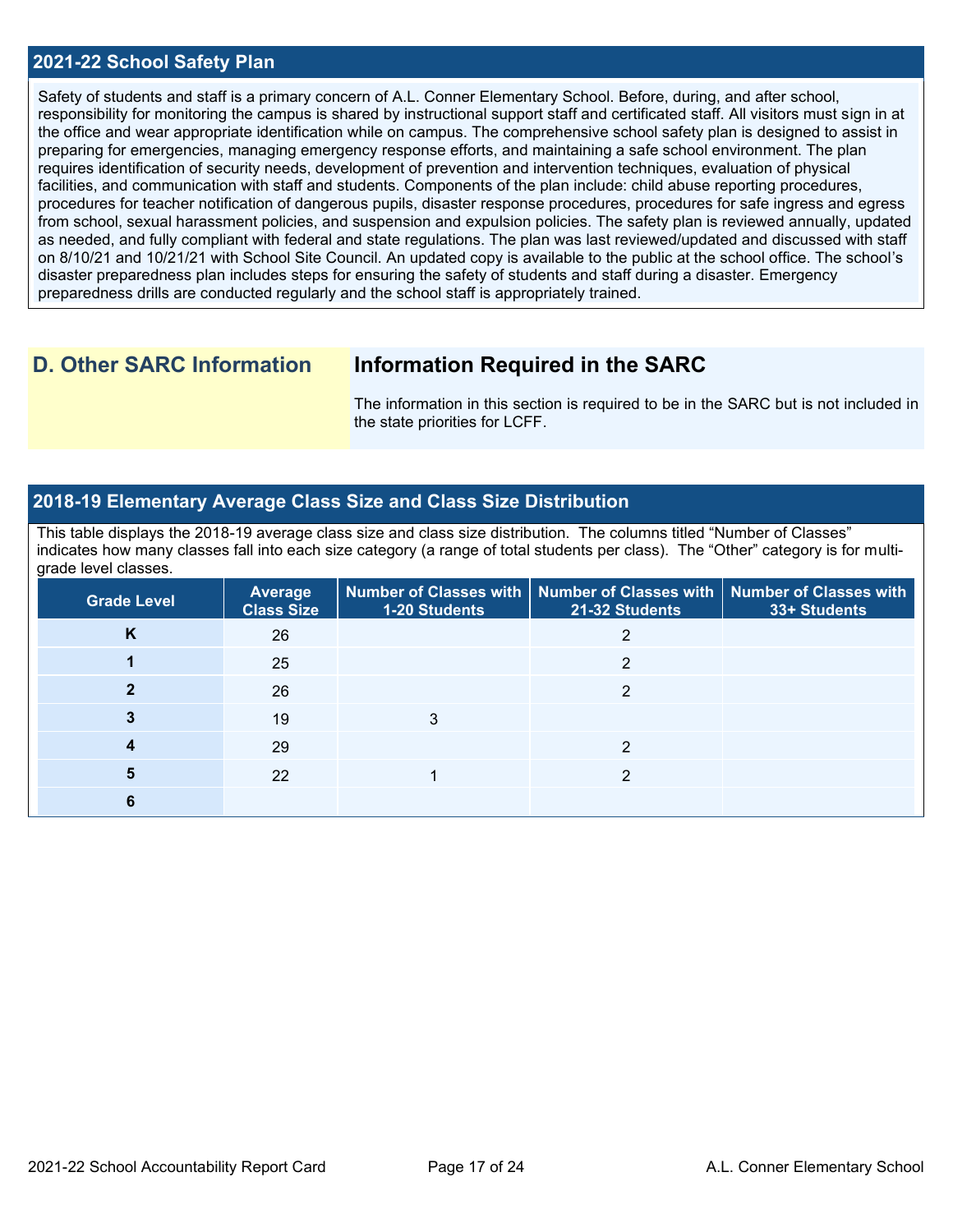#### **2019-20 Elementary Average Class Size and Class Size Distribution**

This table displays the 2019-20 average class size and class size distribution. The columns titled "Number of Classes" indicates how many classes fall into each size category (a range of total students per class). The "Other" category is for multi-grade level classes.

| <b>Grade Level</b> | Average<br><b>Class Size</b> | 1-20 Students | Number of Classes with   Number of Classes with  <br>21-32 Students | <b>Number of Classes with</b><br>33+ Students |
|--------------------|------------------------------|---------------|---------------------------------------------------------------------|-----------------------------------------------|
| K                  | 26                           |               | 2                                                                   |                                               |
|                    | 26                           |               | 2                                                                   |                                               |
|                    | 18                           | 3             |                                                                     |                                               |
| 3                  | 26                           |               | 2                                                                   |                                               |
| 4                  | 32                           |               | 2                                                                   |                                               |
| 5                  | 24                           |               | 2                                                                   |                                               |
| 6                  |                              |               |                                                                     |                                               |
| <b>Other</b>       | 8                            |               |                                                                     |                                               |

#### **2020-21 Elementary Average Class Size and Class Size Distribution**

This table displays the 2020-21 average class size and class size distribution. The columns titled "Number of Classes" indicates how many classes fall into each size category (a range of total students per class). The "Other" category is for multi-grade level classes.

| <b>Grade Level</b> | <b>Average</b><br><b>Class Size</b> | 1-20 Students | Number of Classes with   Number of Classes with   Number of Classes with<br>21-32 Students | 33+ Students |
|--------------------|-------------------------------------|---------------|--------------------------------------------------------------------------------------------|--------------|
| K                  | 21                                  |               | 2                                                                                          |              |
|                    | 17                                  | 3             |                                                                                            |              |
| 2                  | 16                                  | 4             |                                                                                            |              |
| 3                  | 25                                  |               | 2                                                                                          |              |
|                    | 27                                  |               | っ                                                                                          |              |
| 5                  | 30                                  |               | 2                                                                                          |              |
| 6                  |                                     |               |                                                                                            |              |
| <b>Other</b>       | 8                                   |               |                                                                                            |              |

#### **2020-21 Ratio of Pupils to Academic Counselor**

This table displays the ratio of pupils to Academic Counselor. One full time equivalent (FTE) equals one staff member working full time; one FTE could also represent two staff members who each work 50 percent of full time.

| <b>Title</b>                        | <b>Ratio</b> |
|-------------------------------------|--------------|
| <b>Pupils to Academic Counselor</b> |              |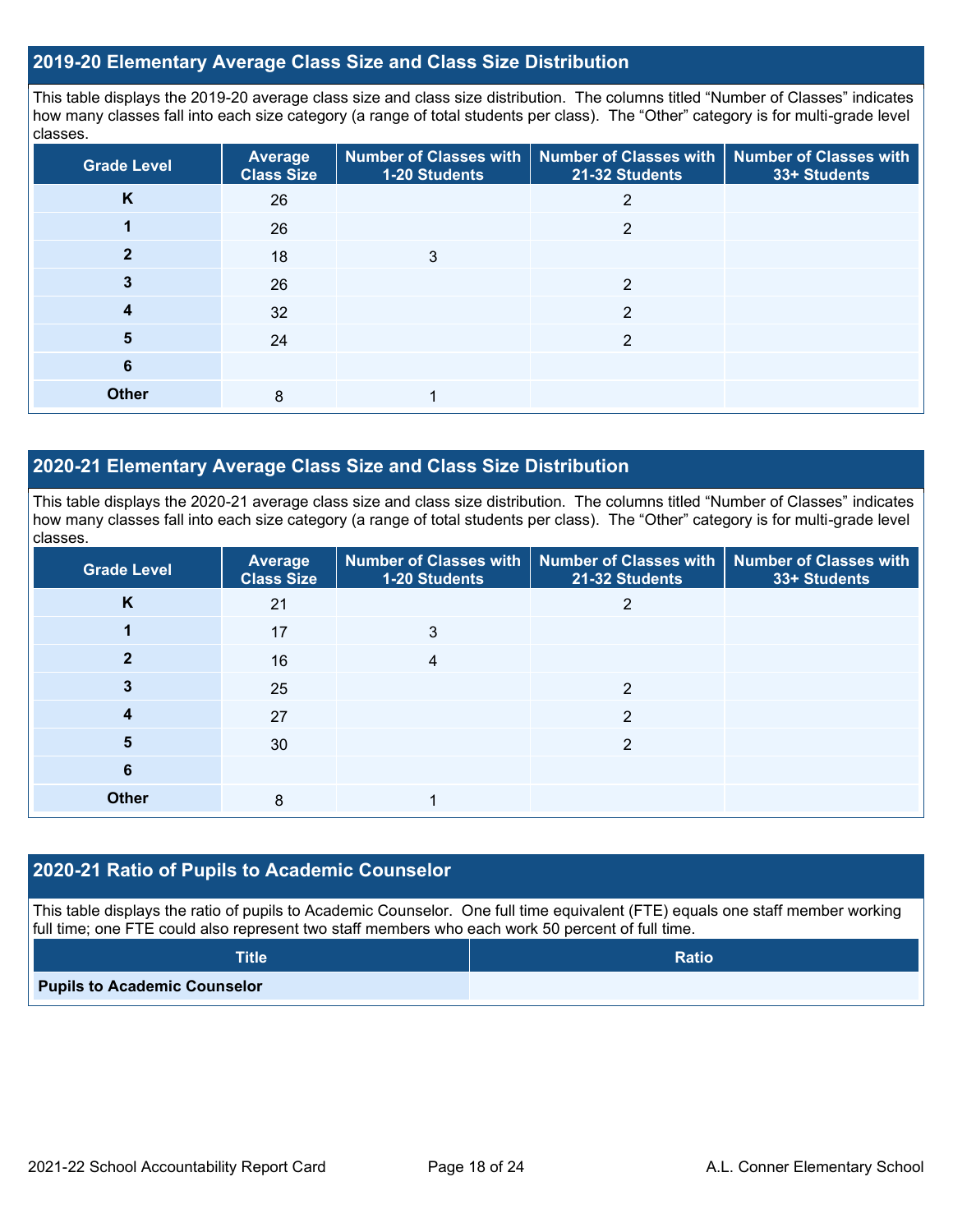#### **2020-21 Student Support Services Staff**

This table displays the number of FTE support staff assigned to this school. One full time equivalent (FTE) equals one staff member working full time; one FTE could also represent two staff members who each work 50 percent of full time.

| <b>Title</b>                                                         | <b>Number of FTE Assigned to School</b> |
|----------------------------------------------------------------------|-----------------------------------------|
| <b>Counselor (Academic, Social/Behavioral or Career Development)</b> | 0                                       |
| Library Media Teacher (Librarian)                                    | 0                                       |
| Library Media Services Staff (Paraprofessional)                      | 0                                       |
| <b>Psychologist</b>                                                  | 0                                       |
| <b>Social Worker</b>                                                 | $\Omega$                                |
| <b>Speech/Language/Hearing Specialist</b>                            | 0                                       |
| <b>Resource Specialist (non-teaching)</b>                            | 0                                       |

### **2019-20 Expenditures Per Pupil and School Site Teacher Salaries**

This table displays the 2019-20 expenditures per pupil and average teach salary for this school. Cells with N/A values do not require data.

| Level                                                | <b>Total</b><br><b>Expenditures</b><br><b>Per Pupil</b> | <b>Expenditures</b><br><b>Per Pupil</b><br>(Restricted) | <b>Expenditures</b><br><b>Per Pupil</b><br>(Unrestricted) | <b>Average</b><br><b>Teacher</b><br><b>Salary</b> |
|------------------------------------------------------|---------------------------------------------------------|---------------------------------------------------------|-----------------------------------------------------------|---------------------------------------------------|
| <b>School Site</b>                                   | \$7,781.78                                              | \$1,793.55                                              | \$5,988.23                                                | \$65,356.63                                       |
| <b>District</b>                                      | N/A                                                     | N/A                                                     | \$7,477.39                                                | \$75,311                                          |
| <b>Percent Difference - School Site and District</b> | N/A                                                     | N/A                                                     | $-22.1$                                                   | $-14.2$                                           |
| <b>State</b>                                         |                                                         |                                                         | \$8,444                                                   | \$81,044                                          |
| <b>Percent Difference - School Site and State</b>    | N/A                                                     | N/A                                                     | $-34.0$                                                   | $-21.4$                                           |

#### **2020-21 Types of Services Funded**

Title I - academic support, academic interventions (before, during, and after school), professional development and parent involvement Migrant Services Special Education Services Puente Program After School Programs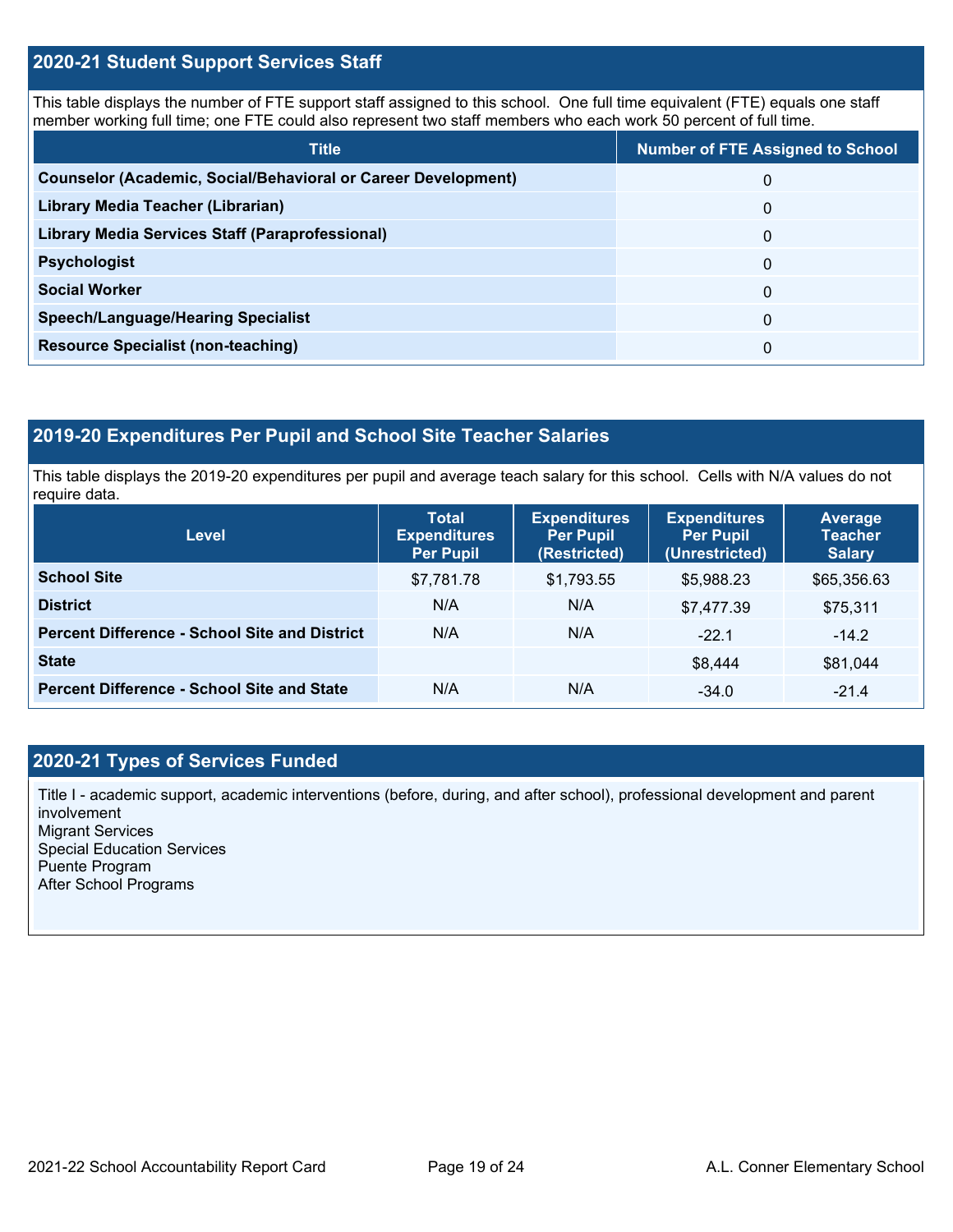### **2019-20 Teacher and Administrative Salaries**

This table displays the 2019-20 Teacher and Administrative salaries. For detailed information on salaries, see the CDE Certification Salaries & Benefits web page at [http://www.cde.ca.gov/ds/fd/cs/.](http://www.cde.ca.gov/ds/fd/cs/)

| Category                                             | <b>District</b><br><b>Amount</b> | <b>State Average</b><br>for Districts<br>in Same Category |
|------------------------------------------------------|----------------------------------|-----------------------------------------------------------|
| <b>Beginning Teacher Salary</b>                      | \$48,010                         | \$51,029                                                  |
| <b>Mid-Range Teacher Salary</b>                      | \$69,956                         | \$78,583                                                  |
| <b>Highest Teacher Salary</b>                        | \$102,133                        | \$99,506                                                  |
| <b>Average Principal Salary (Elementary)</b>         | \$123,232                        | \$124,576                                                 |
| <b>Average Principal Salary (Middle)</b>             | \$132,992                        | \$131,395                                                 |
| <b>Average Principal Salary (High)</b>               | \$147,623                        | \$144,697                                                 |
| <b>Superintendent Salary</b>                         | \$223,065                        | \$240,194                                                 |
| <b>Percent of Budget for Teacher Salaries</b>        | 28%                              | 34%                                                       |
| <b>Percent of Budget for Administrative Salaries</b> | 6%                               | 6%                                                        |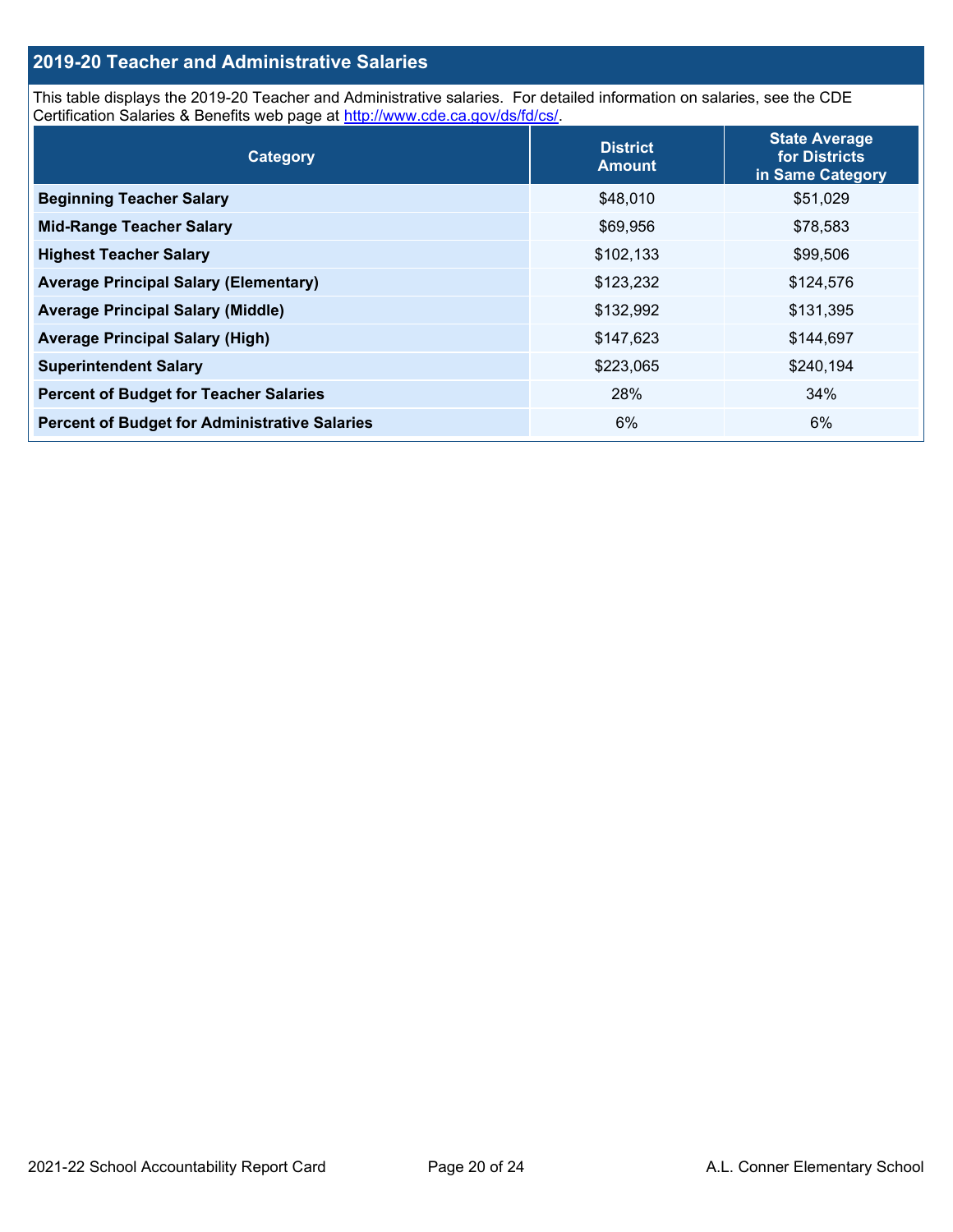#### **Professional Development**

Professional development at A.L. Conner Elementary School is designed to meet the individual needs of teachers as well as broader school concerns. Professional development may take the form of trainings, coaching, peer observation, or constructive self-reflection and are consistent with our school vision and goals. Principal, teachers, instructional aides, and other support personnel may take part in these activities.

During the 2019-2020 school year all certificated staff continue to receive support in developing expertise in best instructional practices. Developing proficient writers through use of Write From the Beginning and Beyond continues to remain a priority with an emphasis on mini-lessons. Each trimester teachers are provided release time to plan for the upcoming trimester using recent unassisted writing assessment results. Support of implementation of Language Routines continues with Kinsella and Associates. Two modular trainings with 10 coaching days has already been provided this school year with plans for another two modular trainings and 10 day coaching days. A Number Talks refresher has been provided to all certificated teachers through modeled lessons, co-teaching, and a book study. Five teachers have been supported with coaching of Achieve 3000 by the program's trainers. Teachers have co-planned, co-taught, and observed modeled lessons. Four teachers have participated in the Science curriculum adoption process. They have piloted different Science curriculum with the intent to provide feedback to stakeholders. KCUSD's Science Instructional Coach has supported the pilot through lesson studies. Three new teachers have been supported by the site and district Instructional Coaches through lesson planning, model lesson observation, feedback, and development of units of study.

During the 2020-2021 school year all certificated staff will continue to receive support in the development in a school wide writing initiative. Planning time and coaching by district Instructional Coaches is provided to support the use of Write From the Beginning and Beyond. Further development of Language Routines is supported by district Instructional Coaches and administration. Four new teachers have been supported with classroom management, curriculum planning, and assessment. Teachers are participating in yearlong professional development in the implementation of the new Science adoption, Amplify Science. At the beginning of the school year, teachers received professional development in the use of digital platforms to deliver virtual instruction.

During the 2021-2022 school year the focus of the site Instructional Action Plan was on Language Routine instruction. Differentiated professional development was given to teachers based on experience. Weekly Professional Learning Communities (PLC's) are dedicated to the implementation of Language Routines and student outcomes. Teachers plan for Language Routines instruction, monitor student progress, and reflect on instruction and learning.

Staff, grade level, and vertical team meetings also provide regular opportunities for professional collaboration, as do district data analysis and interpretation committee meetings. Teachers may also attend conferences and workshops. Buy-back and early release days provide time for quality professional development and building professional learning communities in English Language Arts and Math.

This table displays the number of school days dedicated to staff development and continuous improvement.

| <b>Subject</b>                                                                  |     | 2019-20   2020-21   2021-22 |    |
|---------------------------------------------------------------------------------|-----|-----------------------------|----|
| Number of school days dedicated to Staff Development and Continuous Improvement | -42 |                             | 42 |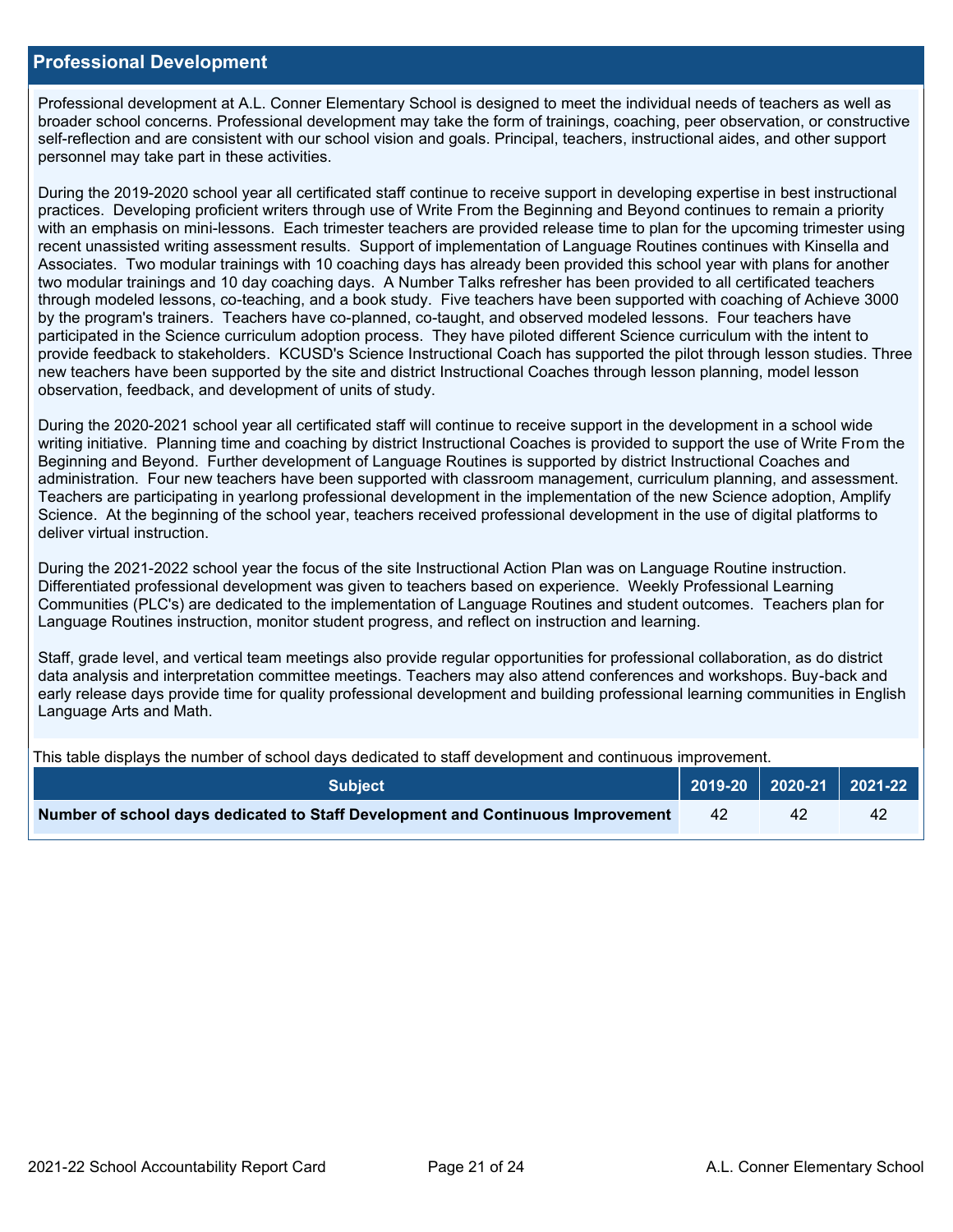# **Kings Canyon Joint Unified School District 2020-21 Local Accountability Report Card (LARC) Addendum**

# **Local Accountability Report Card (LARC) Addendum**

**2020-21 Local Accountability Report Card (LARC) Addendum Overview**



On July 14, 2021, the California State Board of Education (SBE) determined that the California Department of Education (CDE) will use the SARC as the mechanism to conduct a one-time data collection of the LEA-level aggregate test results of all school's local assessments administered during the 2020–2021 school year in order to meet the federal Every Students Succeeds Act (ESSA) reporting requirement for the Local Educational Agency Accountability Report Cards (LARCs).

Each local educational agency (LEA) is responsible for preparing and posting their annual LARC in accordance with the federal ESSA. As a courtesy, the CDE prepares and posts the LARCs on behalf of all LEAs.

Only for the 2020–2021 school year and the 2020–2021 LARCs, LEAs are required to report their aggregate local assessments test results at the LEA-level to the CDE by populating the tables below via the SARC. These data will be used to meet the LEAs' federal requirement for their LARCs. Note that it is the responsibility of the school and LEA to ensure that all student privacy and suppression rules are in place when reporting data in Tables 3 and 4 in the Addendum, as applicable.

The tables below are not part of the SBE approved 2020–2021 SARC template but rather are the mechanism by which these required data will be collected from LEAs.

For purposes of the LARC and the following tables, an LEA is defined as a school district, a county office of education, or a direct funded charter school.

| <b>2021-22 District Contact Information</b> |                                            |  |  |  |
|---------------------------------------------|--------------------------------------------|--|--|--|
| <b>District Name</b>                        | Kings Canyon Joint Unified School District |  |  |  |
| <b>Phone Number</b>                         | 559.305.7010                               |  |  |  |
| Superintendent                              | John Campbell                              |  |  |  |
| <b>Email Address</b>                        | guzman-j@kcusd.com                         |  |  |  |
| <b>District Website Address</b>             | https://www.kcusd.com/                     |  |  |  |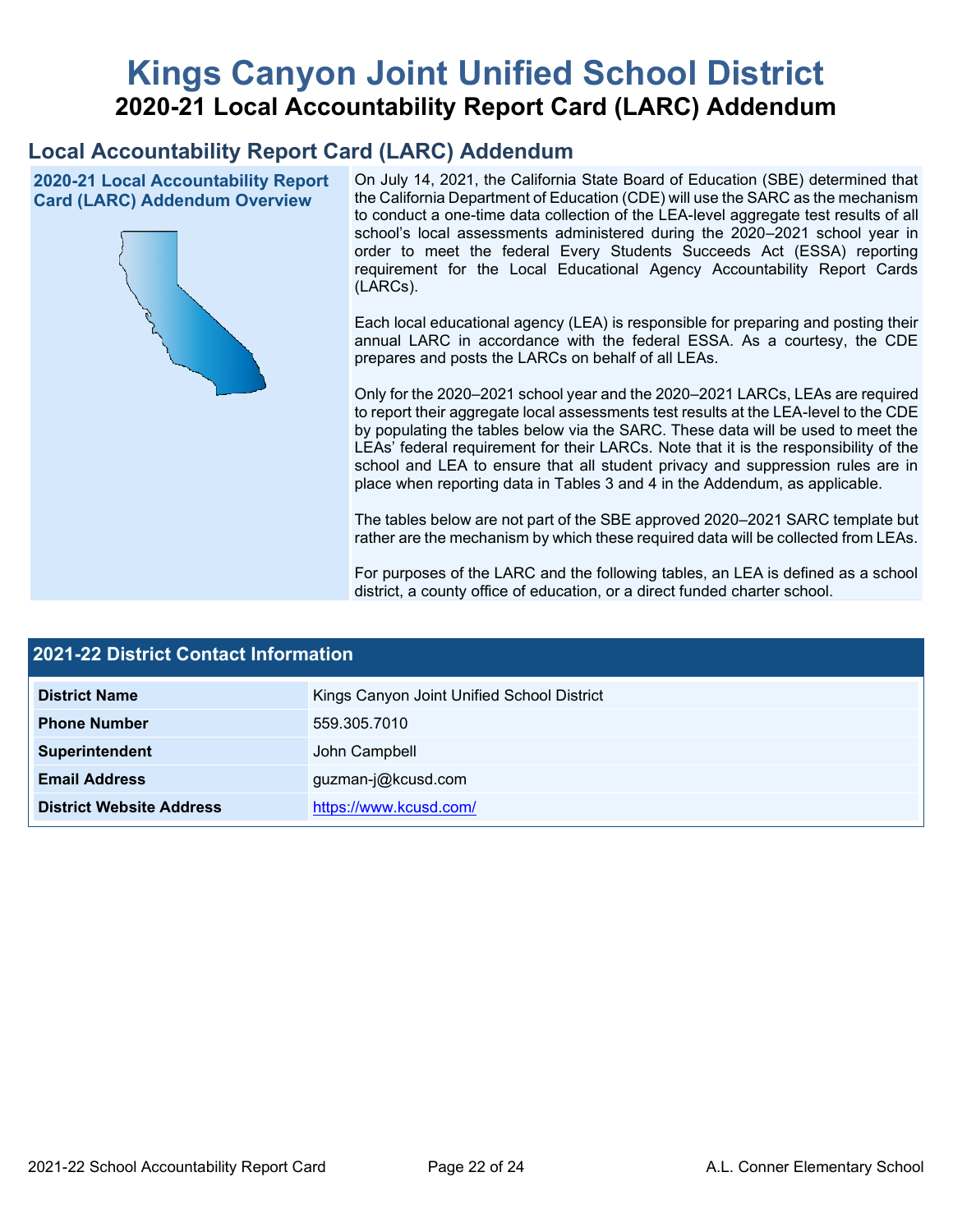### **2020-21 CAASPP Test Results in ELA by Student Group**

This table displays CAASPP test results in ELA by student group for students grades three through eight and grade eleven taking and completing a state-administered assessment. The CDE will populate this table for schools in cases where the school administered the CAASPP assessment. In cases where the school administered a local assessment instead of CAASPP, the CDE will populate this table with "NT" values, meaning this school did not test students using the CAASPP. See the local assessment(s) table for more information.

| <b>CAASPP</b><br><b>Student Groups</b>               | <b>CAASPP</b><br><b>Total</b><br><b>Enrollment</b> | <b>CAASPP</b><br><b>Number</b><br><b>Tested</b> | <b>CAASPP</b><br><b>Percent</b><br><b>Tested</b> | <b>CAASPP</b><br><b>Percent</b><br><b>Not Tested</b> | <b>CAASPP</b><br><b>Percent</b><br><b>Met or</b><br><b>Exceeded</b> |
|------------------------------------------------------|----------------------------------------------------|-------------------------------------------------|--------------------------------------------------|------------------------------------------------------|---------------------------------------------------------------------|
| <b>All Students</b>                                  | 5121                                               | 4993                                            | 97.50                                            | 2.50                                                 | 41.96                                                               |
| <b>Female</b>                                        | 2481                                               | 2426                                            | 97.78                                            | 2.22                                                 | 47.03                                                               |
| <b>Male</b>                                          | 2640                                               | 2567                                            | 97.23                                            | 2.77                                                 | 37.16                                                               |
| American Indian or Alaska Native                     | 23                                                 | 20                                              | 86.96                                            | 13.04                                                | 20.00                                                               |
| <b>Asian</b>                                         | 27                                                 | 26                                              | 96.30                                            | 3.70                                                 | 57.69                                                               |
| <b>Black or African American</b>                     | 14                                                 | 14                                              | 100.00                                           | 0.00                                                 | 57.14                                                               |
| <b>Filipino</b>                                      | 15                                                 | 13                                              | 86.67                                            | 13.33                                                | 69.23                                                               |
| <b>Hispanic or Latino</b>                            | 4567                                               | 4471                                            | 97.90                                            | 2.10                                                 | 40.59                                                               |
| <b>Native Hawaiian or Pacific Islander</b>           | --                                                 | $\overline{\phantom{a}}$                        | --                                               | $\overline{\phantom{a}}$                             | --                                                                  |
| <b>Two or More Races</b>                             | 60                                                 | 55                                              | 91.67                                            | 8.33                                                 | 45.45                                                               |
| <b>White</b>                                         | 412                                                | 391                                             | 94.90                                            | 5.10                                                 | 55.75                                                               |
| <b>English Learners</b>                              | 1328                                               | 1286                                            | 96.84                                            | 3.16                                                 | 8.94                                                                |
| <b>Foster Youth</b>                                  | 39                                                 | 37                                              | 94.87                                            | 5.13                                                 | 29.73                                                               |
| <b>Homeless</b>                                      | 38                                                 | 30                                              | 78.95                                            | 21.05                                                | 26.67                                                               |
| <b>Military</b>                                      | --                                                 | --                                              | --                                               | --                                                   | $\overline{\phantom{m}}$                                            |
| <b>Socioeconomically Disadvantaged</b>               | 4490                                               | 4390                                            | 97.77                                            | 2.23                                                 | 39.27                                                               |
| <b>Students Receiving Migrant Education Services</b> | 254                                                | 250                                             | 98.43                                            | 1.57                                                 | 31.60                                                               |
| <b>Students with Disabilities</b>                    | 400                                                | 368                                             | 92.00                                            | 8.00                                                 | 11.41                                                               |